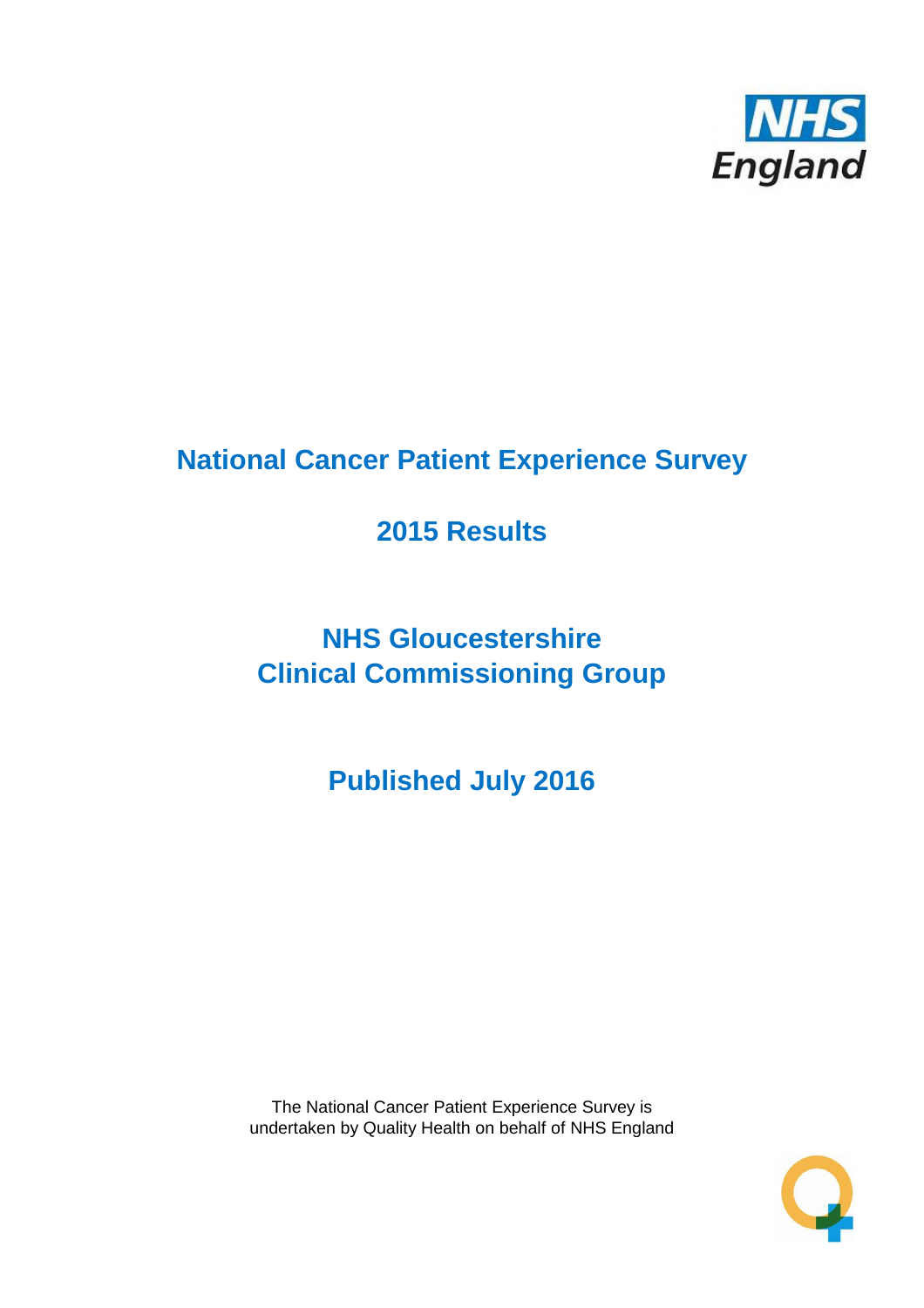#### **Introduction**

The National Cancer Patient Experience Survey 2015 is the fifth iteration of the survey first undertaken in 2010. It has been designed to monitor national progress on cancer care; to provide information to drive local quality improvements; to assist commissioners and providers of cancer care; and to inform the work of the various charities and stakeholder groups supporting cancer patients.

The survey was overseen by a national Cancer Patient Experience Advisory Group. This Advisory Group set the principles and objectives of the survey programme and guided questionnaire development.

The survey was commissioned and managed by NHS England. The survey provider, Quality Health, is responsible for designing, running and analysing the survey.

Full national results and other reports are available at www.ncpes.co.uk

Further details on the survey methodology and changes to the 2015 survey can be found in the Annex. Note that a number of significant changes were made to the 2015 survey so caution should be taken in directly comparing data from the 2015 survey to the findings of the previous CPES surveys. No comparisons with previous surveys are presented in this report.

#### **This report**

The report shows how this CCG scored for each question in the survey, compared with national results. It is aimed at helping individual CCGs to understand their performance and identify areas for local improvement.

Note that responses for questions with 1-20 respondents have been suppressed. This is to protect patient confidentiality and because uncertainty around the result is too great.

#### **Data tables**

The data tables presented in this report show the following for each question:

- **Column 1** shows the number of respondents to this question
- **Column 2** shows the unadjusted 2015 score for this CCG
- **Column 3** shows the case-mix adjusted 2015 score for this CCG
- **Column 4** shows the lower limit of the expected range of scores for this CCG (the top of the pale blue section on the Comparability chart - see below)
- **Column 5** shows the upper limit of the expected range of scores for this CCG (the bottom of the dark blue section on the Comparability chart - see below)
- **Column 6** shows the National Average score for this question.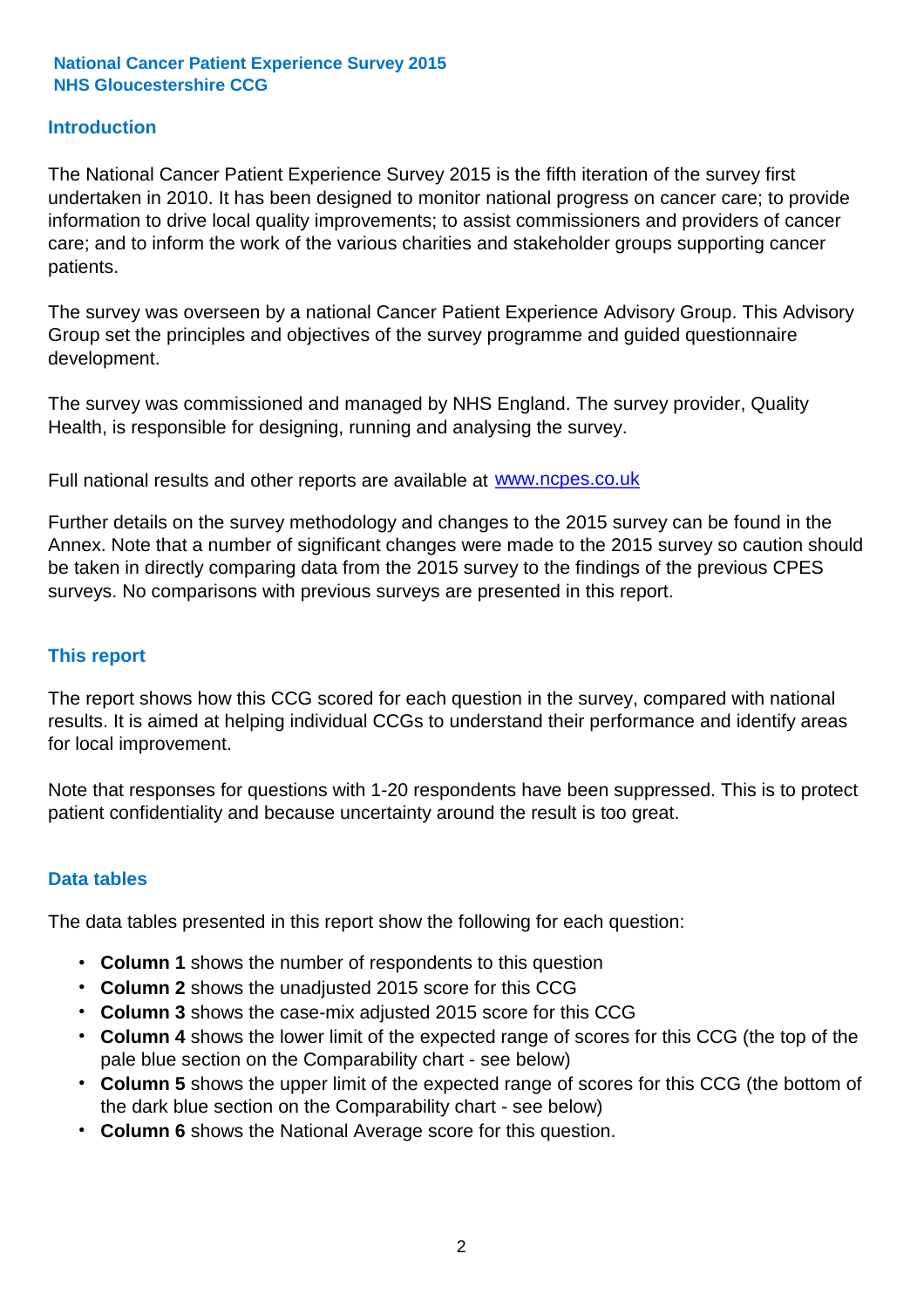Results for individual response options are presented in the detailed data tables **WWW.ncpes.co.uk** Confidence Intervals for unadjusted and case-mix adjusted data are provided in these tables.

Expected ranges and 95% Confidence Intervals highlight the uncertainty around the results. The size of the expected ranges and confidence intervals will be different for each question, and depends on the number of respondents and the range of their responses.

For further details on case-mix adjustment and the scoring methodology used, please refer to the Annex.

#### **Comparability charts**

For the 2015 survey, we have adopted the CQC standard for reporting comparative performance, based on calculation of "expected ranges". This means that CCGs will be flagged as outliers only if there is statistical evidence that their scores deviate (positively or negatively) from the range of scores that would be expected for CCGs of the same size.

The Comparability charts in this report show a bar with these expected ranges (in grey), higher than expected (in dark blue), and lower than expected (in pale blue). A black dot represents the actual score of this CCG.

The same colour convention has been used in Column 3 of the Data tables.

For further details on expected ranges, please refer to the technical document at **www.ncpes.co.uk** 

#### **Tumour group tables**

The final set of tables in this report show the scores for each question for each of the 13 tumour groups, with a comparative national score for that tumour group.

These breakdowns are intended as additional information for CCGs to understand the differences between the experiences of patients with different types of cancer. The numbers are generally relatively small and may not be statistically significant. They should therefore be treated with some caution.

#### **Notes on specific questions**

Question 5 in the survey has not been scored. However, the unscored data is useful and has been published alongside the other results in this report. This question asked respondents to "tick all that apply". The results show all of the responses given including where respondents chose two or more options.

Questions used to direct respondents to different parts of the survey (questions 4, 17, 24, 27, 40, 43, 46) and other demographic and information questions are not reported.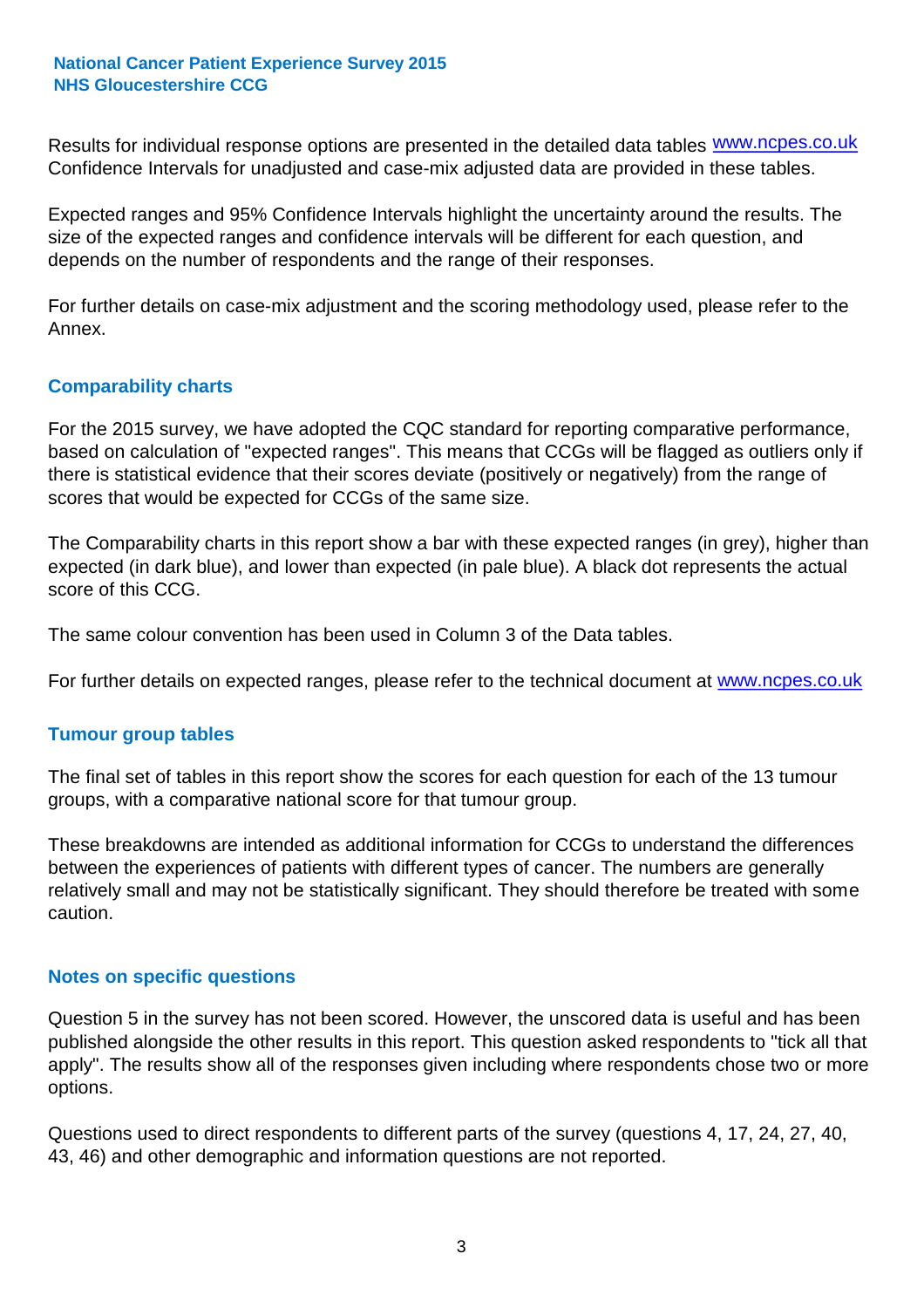#### **How to use the data**

Unadjusted data should be used to see the actual responses from patients relating to the CCG.

Case-mix adjusted data, together with expected ranges, should be used to understand whether the results are significantly higher or lower than national results.

Case-mix adjusted data, together with (case-mix adjusted) Confidence Intervals (presented in the detailed data tables **www.ncpes.co.uk**), should be used to understand whether the results are significantly higher or lower than the results for another CCG.

#### **Response rates**

Numbers of respondents by tumour group, age and gender can be found in the Annex.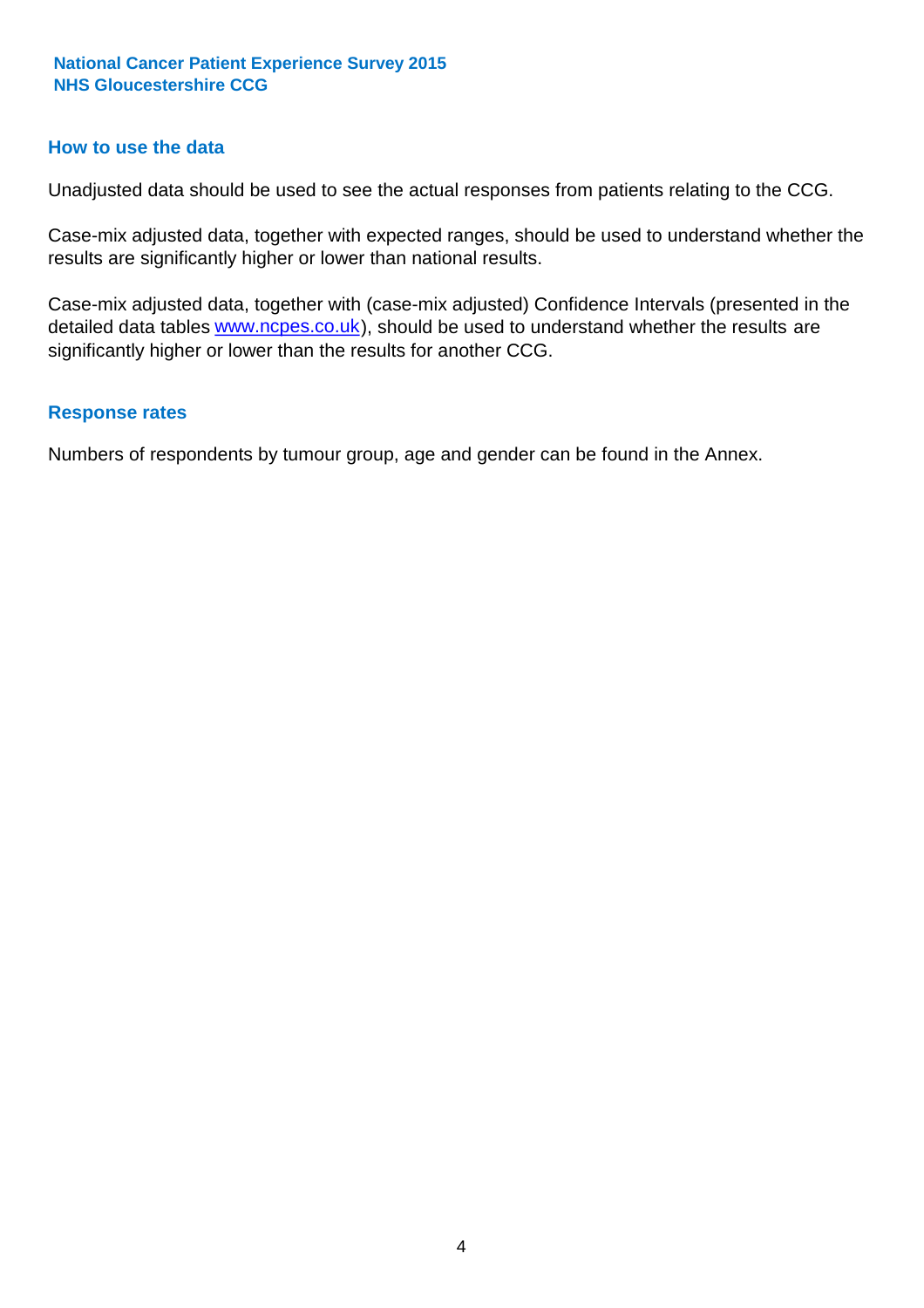#### **Executive Summary**

average rating of 8.7. Asked to rate their care on a scale of zero (very poor) to 10 (very good), respondents gave an

The following questions are included in phase 1 of the Cancer Dashboard developed by Public Health England and NHS England\*:

- **77%** of respondents said that they were definitely involved as much as they wanted to be in decisions about their care and treatment
- **84%** of respondents said that they were given the name of a Clinical Nurse Specialist who would support them through their treatment
- when asked how easy or difficult it had been to contact their Clinical Nurse Specialist 88% of respondents said that it had been 'quite easy' or 'very easy'
- **88%** of respondents said that, overall, they were always treated with dignity and respect they were in hospital
- **94%** of respondents said that hospital staff told them who to contact if they were worried about their condition or treatment after they left hospital
- **67%** of respondents said that they thought the GPs and nurses at their general practice definitely did everything they could to support them while they were having cancer treatment.

Detailed results for these and other questions are set out in the sections that follow.

#### \* www.cancerdata.nhs.uk/dashboard

The questions were selected in discussion with the national Cancer Patient Experience Advisory Group and reflect four key patient experience domains: provision of information; involvement in decisions; care transition; interpersonal relations, respect and dignity. The figures presented above are all case-mix adjusted.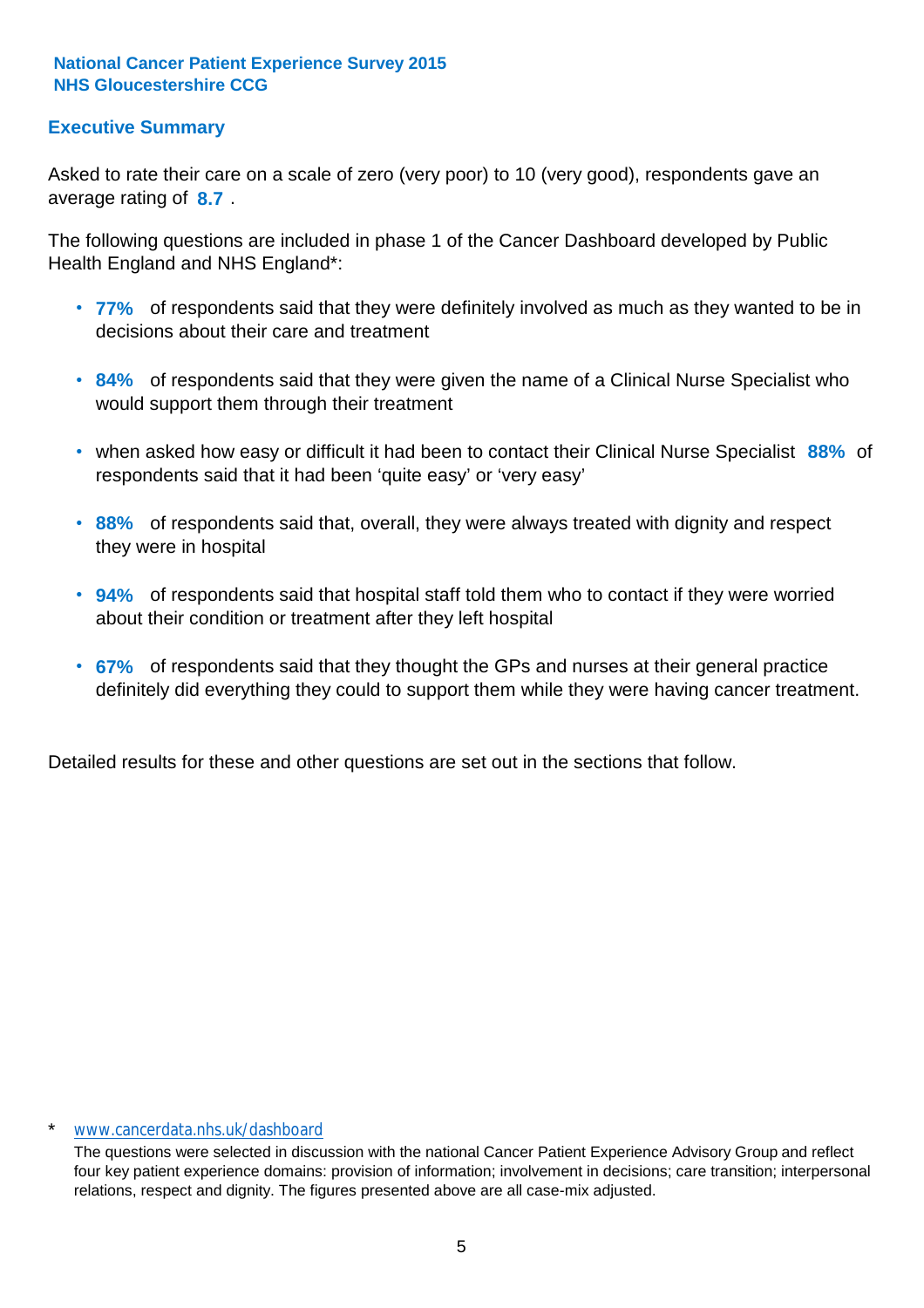# **Questions which scored outside expected range**

|                 |                                                                                           |                                          | 2015 Case-mix Adjusted                |                                     |                                     |                              |
|-----------------|-------------------------------------------------------------------------------------------|------------------------------------------|---------------------------------------|-------------------------------------|-------------------------------------|------------------------------|
| Question        |                                                                                           | respondents<br>for this CCG<br>Number of | Percentage for<br>inis<br>2015<br>CCG | Lower limit of<br>expected<br>range | Upper limit of<br>expected<br>range | Average<br>National<br>Score |
|                 | Finding out what was wrong with you                                                       |                                          |                                       |                                     |                                     |                              |
| Q11             | Patient given easy to understand written information about the<br>type of cancer they had | 811                                      | 67%                                   | 69%                                 | 75%                                 | 72%                          |
|                 | <b>Clinical Nurse Specialist</b>                                                          |                                          |                                       |                                     |                                     |                              |
| Q17             | Patient given the name of the CNS who would support them<br>through their treatment       | 921                                      | 84%                                   | 88%                                 | 92%                                 | 90%                          |
|                 | Hospital care as an inpatient                                                             |                                          |                                       |                                     |                                     |                              |
| Q <sub>29</sub> | Patient had confidence and trust in all doctors treating them                             | 628                                      | 87%                                   | 81%                                 | 87%                                 | 84%                          |
| Q <sub>31</sub> | Patient had confidence and trust in all ward nurses                                       | 627                                      | 77%                                   | 69%                                 | 76%                                 | 72%                          |
| Q <sub>33</sub> | All staff asked patient what name they preferred to be called by                          | 624                                      | 79%                                   | 58%                                 | 75%                                 | 67%                          |
|                 | Care from your general practice                                                           |                                          |                                       |                                     |                                     |                              |
| Q52             | GP given enough information about patient's condition and<br>treatment                    | 761                                      | 94%                                   | 94%                                 | 97%                                 | 95%                          |
| Q53             | Practice staff definitely did everything they could to support<br>patient                 | 684                                      | 67%                                   | 59%                                 | 66%                                 | 63%                          |
|                 | Your overall NHS care                                                                     |                                          |                                       |                                     |                                     |                              |
| Q58             | Taking part in cancer research discussed with patient                                     | 922                                      | 20%                                   | 22%                                 | 35%                                 | 28%                          |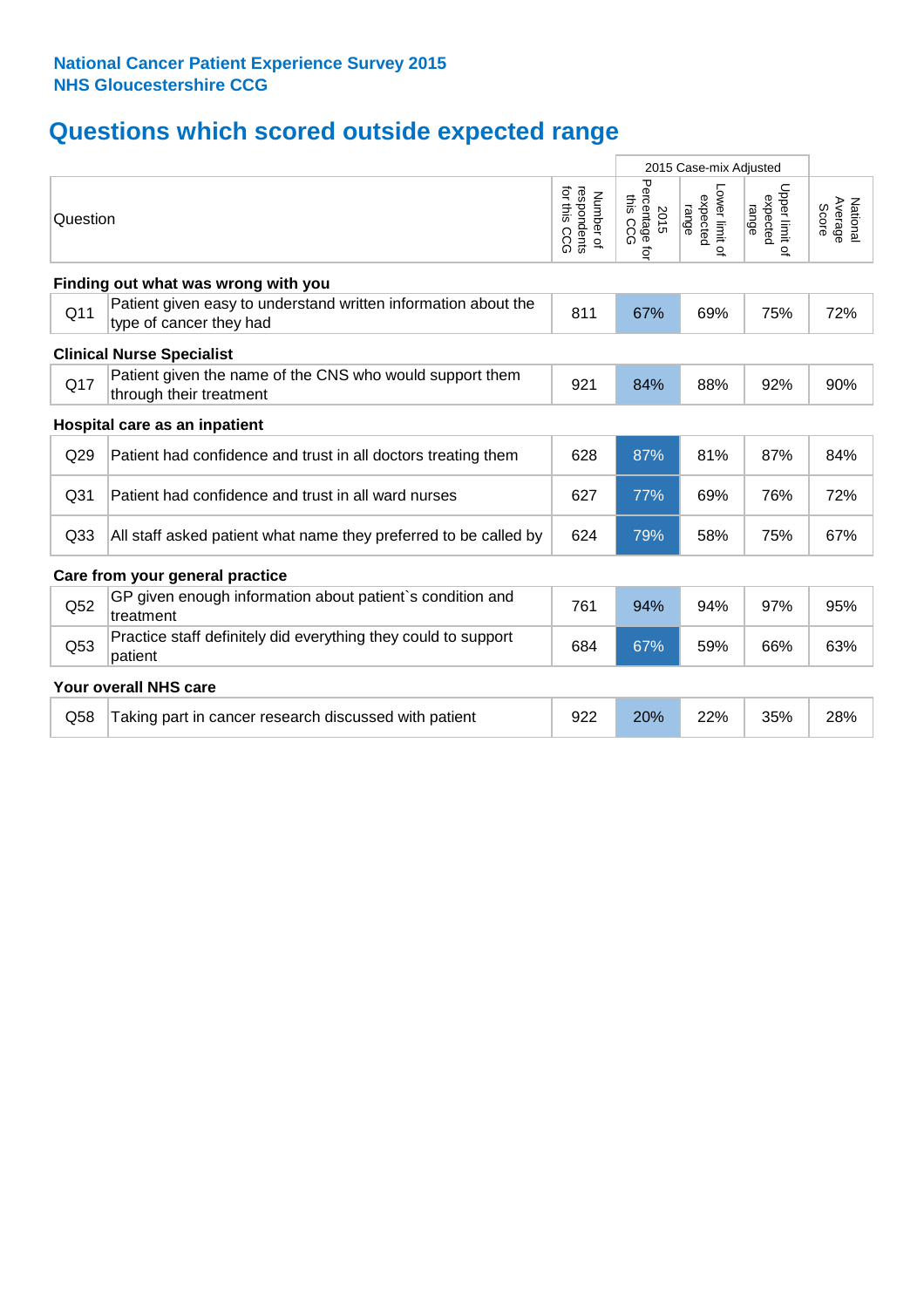# **CCG results**

#### **Seeing your GP**



|    |                                                                |                                              |                             |               | 2015 Case-mix Adjusted     |                            |                           |
|----|----------------------------------------------------------------|----------------------------------------------|-----------------------------|---------------|----------------------------|----------------------------|---------------------------|
|    | Question                                                       | respondents<br>Number<br>$\overline{\sigma}$ | 2015<br>Unadjusted<br>Score | 2015<br>Score | Expected<br>range<br>lower | Expected<br>range<br>nbber | National Average<br>Score |
| Q1 | Saw GP once / twice before being told had to go to<br>hospital | 735                                          | 76%                         | 76%           | 73%                        | 79%                        | 76%                       |
| Q2 | Patient thought they were seen as soon as necessary            | 951                                          | 82%                         | 81%           | 80%                        | 85%                        | 82%                       |

|    |                                                                             |                                                 | No. |
|----|-----------------------------------------------------------------------------|-------------------------------------------------|-----|
|    | Beforehand, did you have all the<br>information you needed about your test? | Yes                                             | 788 |
|    |                                                                             | No, I would have liked more written information | 37  |
| Q5 |                                                                             | No, I would have liked more verbal information  | 21  |
|    |                                                                             | I did not need / want any information           | 21  |
|    |                                                                             | Don't know / can't remember                     |     |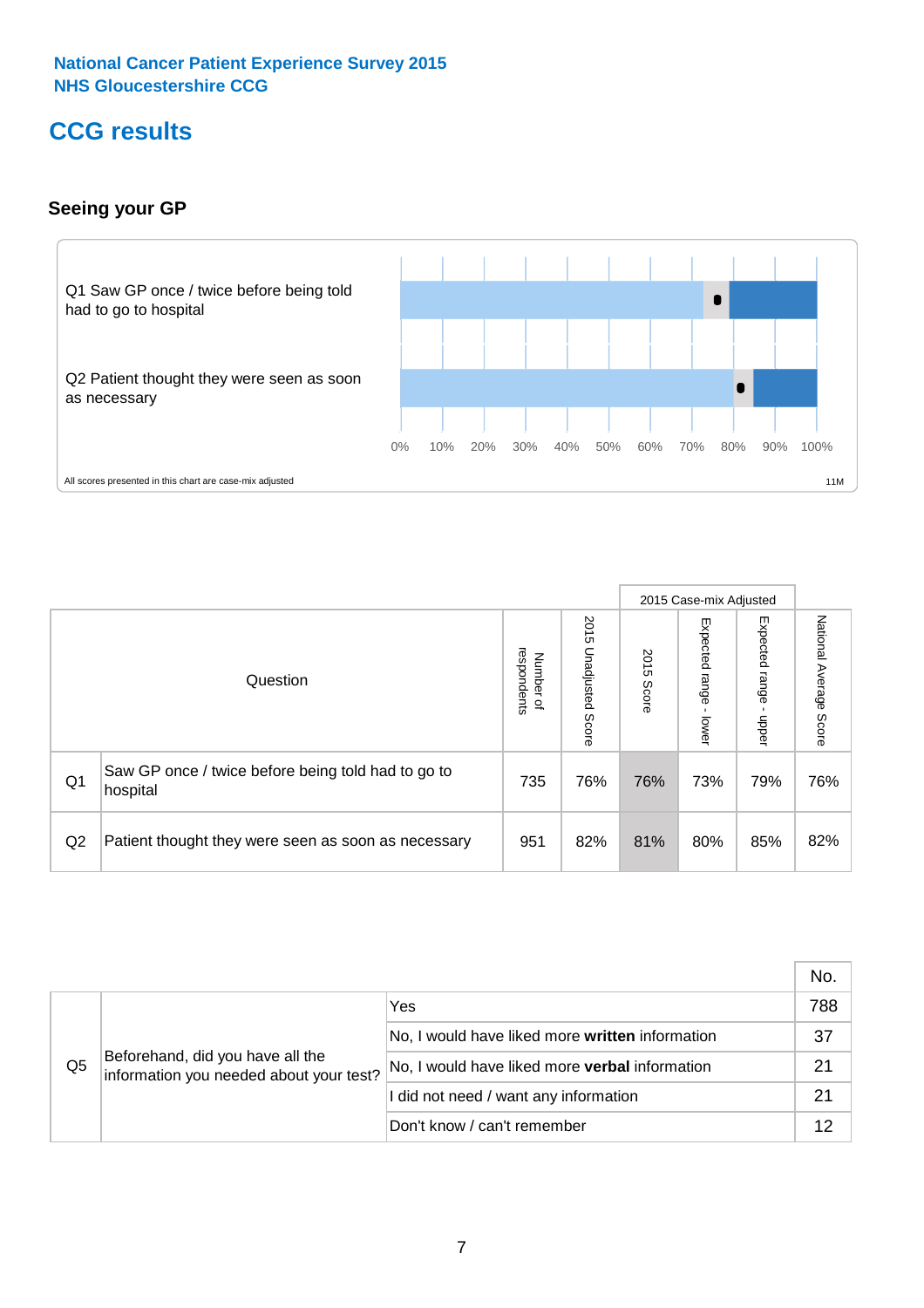### **Diagnostic tests**



|                |                                                                       |                                   |                             |               | 2015 Case-mix Adjusted  |                         |                           |
|----------------|-----------------------------------------------------------------------|-----------------------------------|-----------------------------|---------------|-------------------------|-------------------------|---------------------------|
|                | Question                                                              | respondents<br>Number<br>$\Omega$ | 2015<br>Unadjusted<br>Score | 2015<br>Score | Expected range<br>lower | Expected range<br>nbber | National Average<br>Score |
| Q <sub>6</sub> | The length of time waiting for the test to be done was<br>about right | 844                               | 85%                         | 85%           | 84%                     | 89%                     | 87%                       |
| Q7             | Given complete explanation of test results in<br>understandable way   | 855                               | 79%                         | 78%           | 76%                     | 82%                     | 79%                       |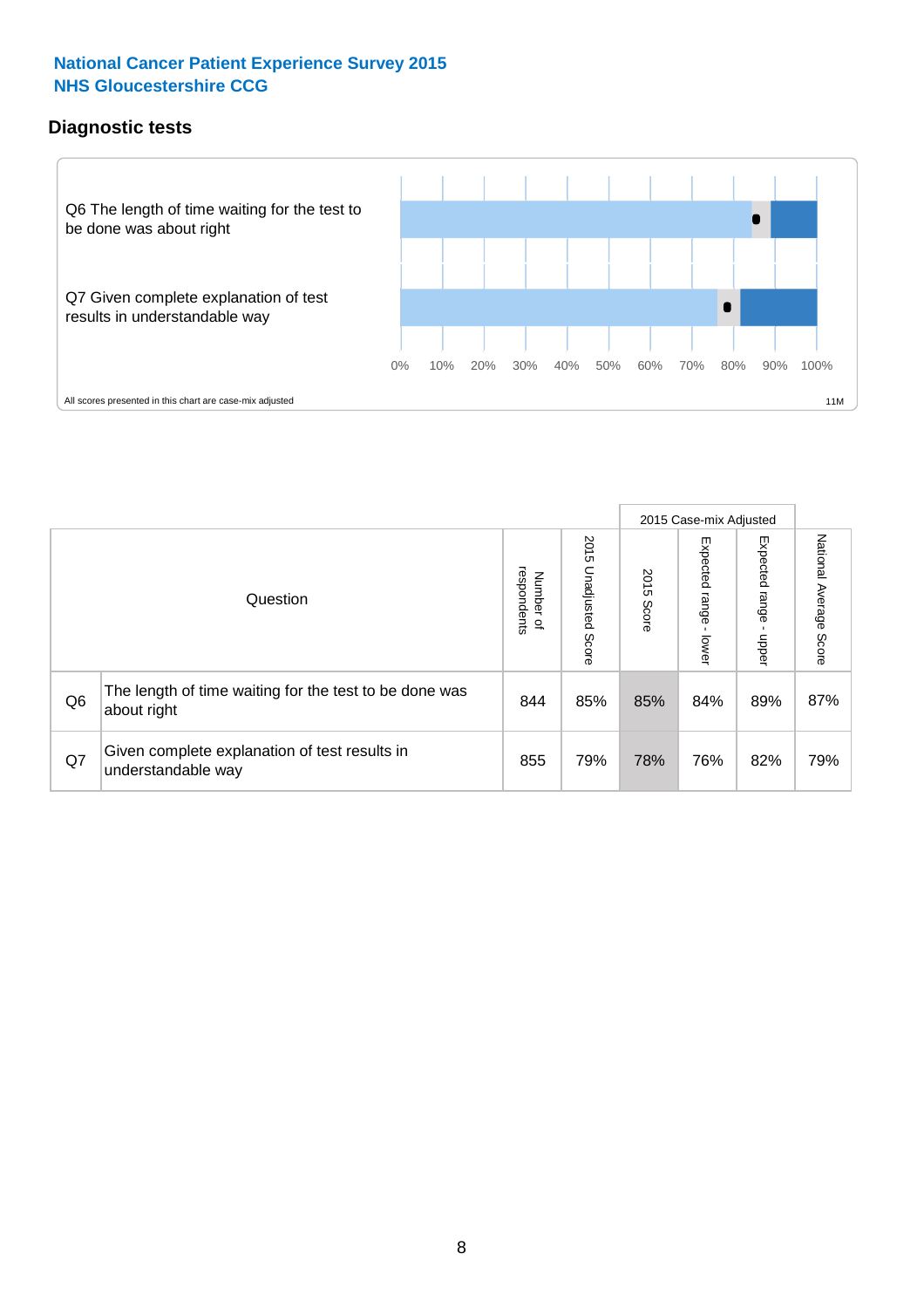#### **Finding out what was wrong with you**



|                |                                                                                            |                          |                             |               | 2015 Case-mix Adjusted                       |                        |                        |
|----------------|--------------------------------------------------------------------------------------------|--------------------------|-----------------------------|---------------|----------------------------------------------|------------------------|------------------------|
|                | Question                                                                                   | respondents<br>Number of | 2015<br>Unadjusted<br>Score | 2015<br>Score | Expected<br>I range<br>$\mathbf{r}$<br>lower | Expected range - upper | National Average Score |
| Q8             | Patient told they could bring a family member or friend<br>when first told they had cancer | 803                      | 80%                         | 81%           | 76%                                          | 82%                    | 79%                    |
| Q <sub>9</sub> | Patient felt they were told sensitively that they had cancer                               | 953                      | 85%                         | 85%           | 82%                                          | 87%                    | 84%                    |
| Q10            | Patient completely understood the explanation of what<br>was wrong                         | 955                      | 75%                         | 75%           | 70%                                          | 76%                    | 73%                    |
| Q11            | Patient given easy to understand written information<br>about the type of cancer they had  | 811                      | 67%                         | 67%           | 69%                                          | 75%                    | 72%                    |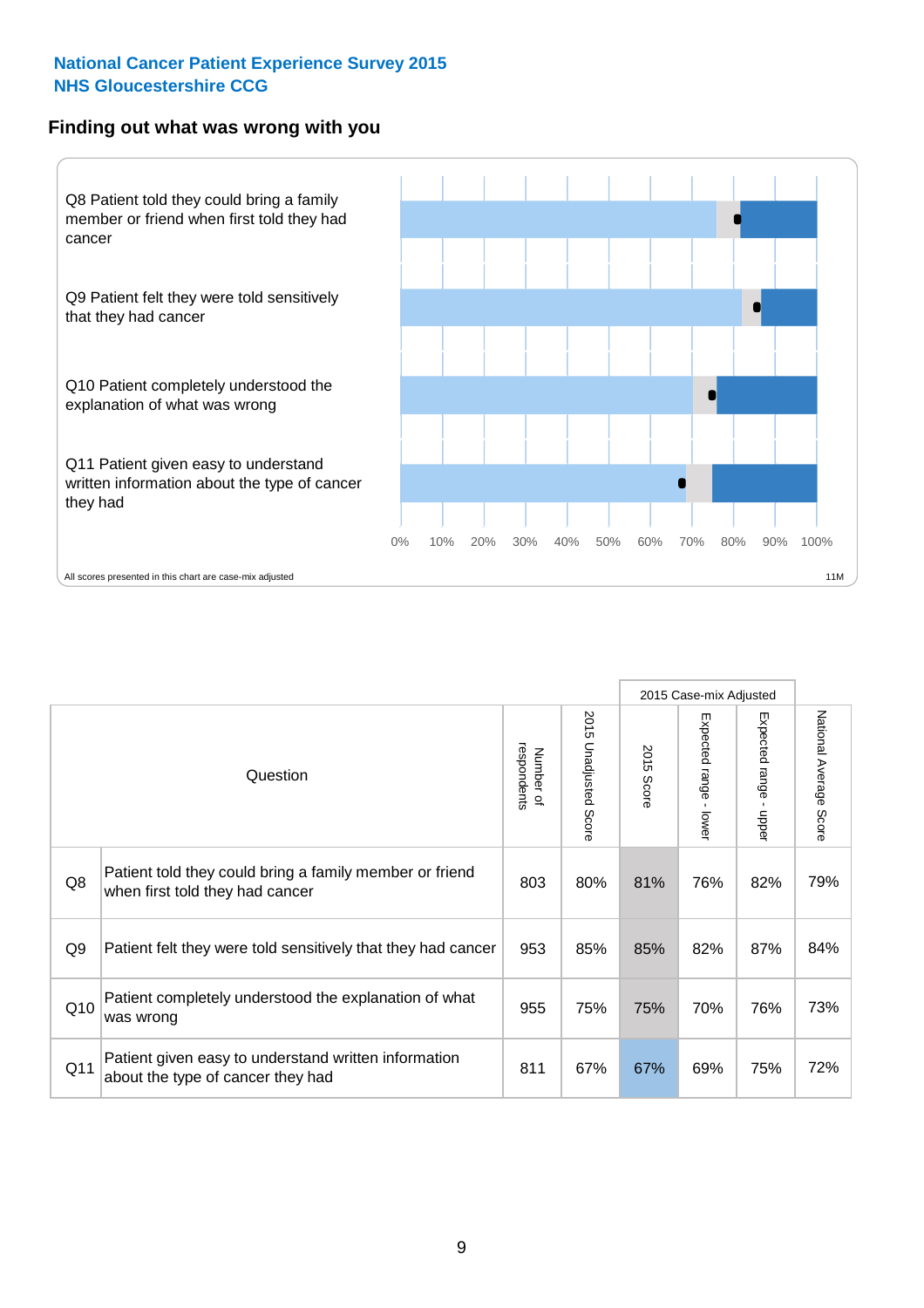#### **Finding out what was wrong with you**



|          |                                                                                         |                          |                          |               | 2015 Case-mix Adjusted                  |                           |                        |
|----------|-----------------------------------------------------------------------------------------|--------------------------|--------------------------|---------------|-----------------------------------------|---------------------------|------------------------|
| Question |                                                                                         | Number of<br>respondents | 2015<br>Unadjusted Score | 2015<br>Score | Expected range<br>$\mathbf{r}$<br>lower | Expected range -<br>nbber | National Average Score |
| Q12      | Patient felt that treatment options were completely<br>explained                        | 813                      | 84%                      | 84%           | 80%                                     | 85%                       | 83%                    |
| Q13      | Possible side effects explained in an understandable way                                | 934                      | 75%                      | 75%           | 70%                                     | 76%                       | 73%                    |
| Q14      | Patient given practical advice and support in dealing with<br>side effects of treatment | 937                      | 67%                      | 67%           | 63%                                     | 69%                       | 66%                    |
| Q15      | Patient definitely told about side effects that could affect<br>them in the future      | 875                      | 53%                      | 53%           | 51%                                     | 58%                       | 54%                    |
| Q16      | Patient definitely involved in decisions about care and<br>treatment                    | 935                      | 77%                      | 77%           | 75%                                     | 80%                       | 78%                    |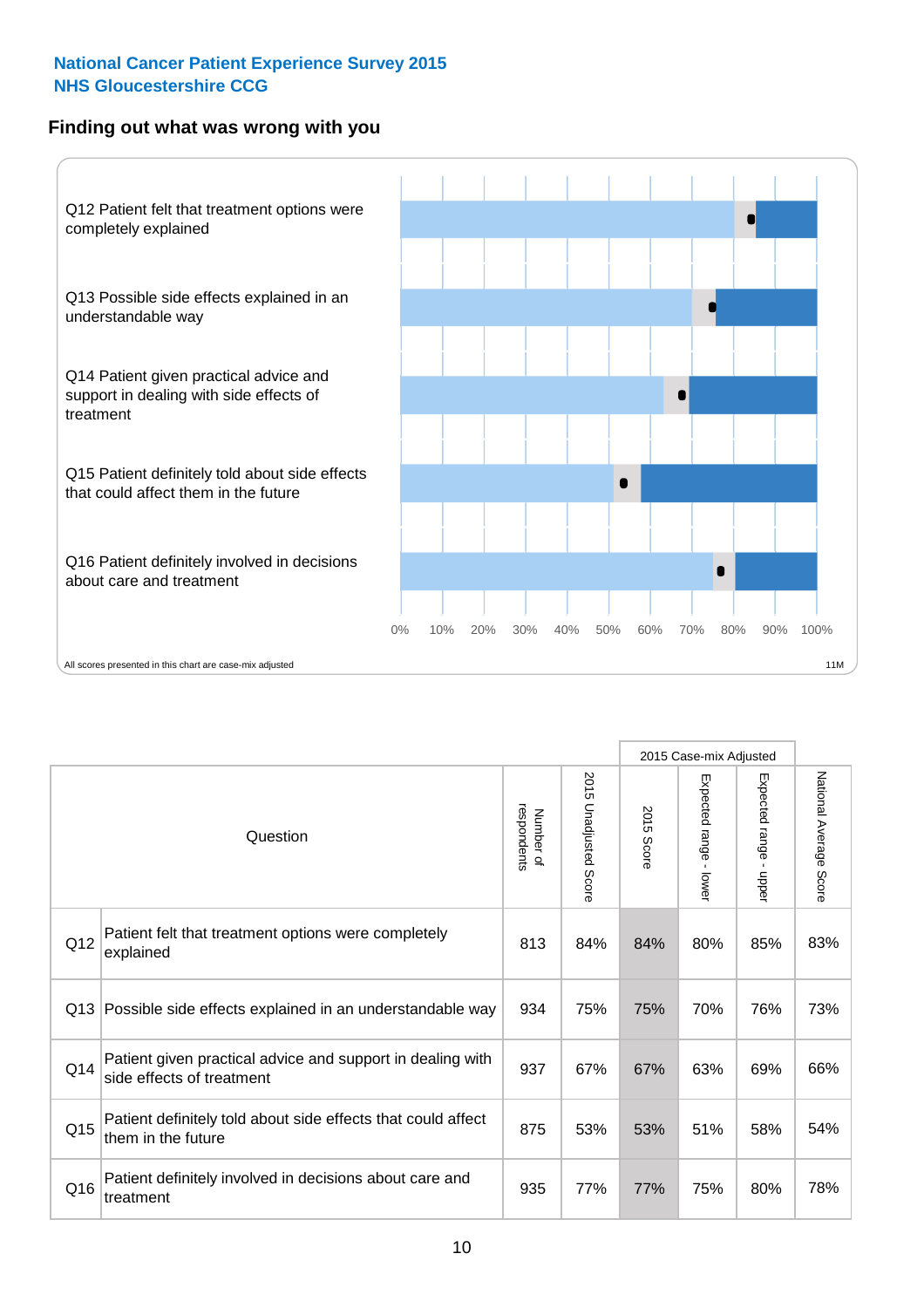#### **Clinical Nurse Specialist**



|     |                                                                                     |                          |                       | 2015 Case-mix Adjusted |                         |                         |                                  |
|-----|-------------------------------------------------------------------------------------|--------------------------|-----------------------|------------------------|-------------------------|-------------------------|----------------------------------|
|     | Question                                                                            | Number of<br>respondents | 2015 Unadjusted Score | 2015<br>Score          | Expected range<br>lower | Expected range<br>nbber | National Average<br><b>Score</b> |
| Q17 | Patient given the name of the CNS who would support<br>them through their treatment | 921                      | 85%                   | 84%                    | 88%                     | 92%                     | 90%                              |
| Q18 | Patient found it easy to contact their CNS                                          | 682                      | 87%                   | 88%                    | 83%                     | 90%                     | 87%                              |
| Q19 | Get understandable answers to important questions all or<br>most of the time        | 658                      | 89%                   | 88%                    | 86%                     | 91%                     | 89%                              |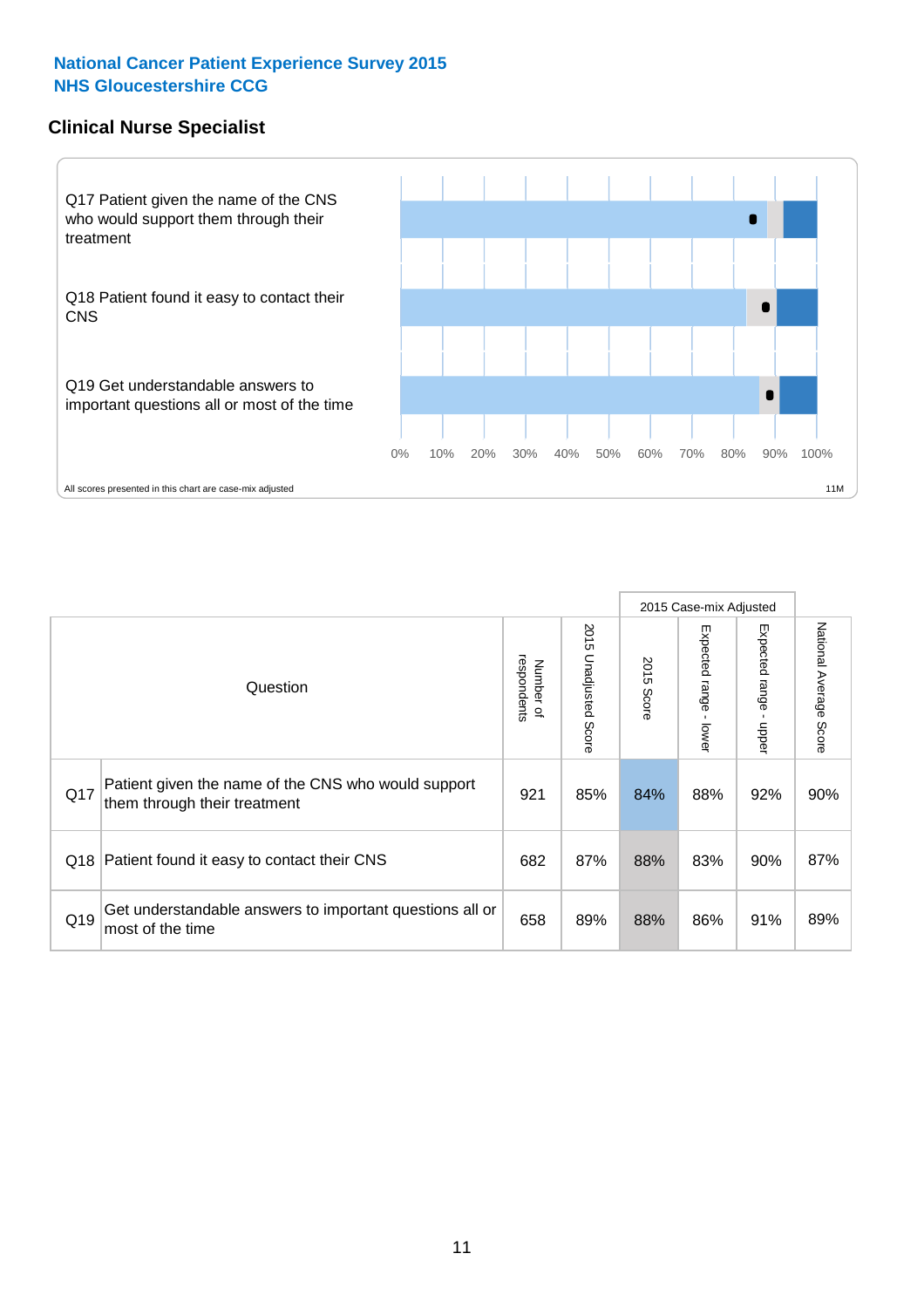#### **Support for people with cancer**



|                 |                                                                                            |                          |                                 |               | 2015 Case-mix Adjusted                    |                                         |                        |
|-----------------|--------------------------------------------------------------------------------------------|--------------------------|---------------------------------|---------------|-------------------------------------------|-----------------------------------------|------------------------|
|                 | Question                                                                                   | respondents<br>Number of | 2015<br><b>Unadjusted Score</b> | 2015<br>Score | Expected range<br>$\blacksquare$<br>lower | Expected range<br>$\mathbf{I}$<br>nbber | National Average Score |
| Q20             | Hospital staff gave information about support groups                                       | 727                      | 85%                             | 84%           | 80%                                       | 86%                                     | 83%                    |
| Q21             | Hospital staff gave information about impact cancer could<br>have on day to day activities | 652                      | 79%                             | 79%           | 78%                                       | 84%                                     | 81%                    |
| Q22             | Hospital staff gave information on getting financial help                                  | 467                      | 50%                             | 50%           | 50%                                       | 59%                                     | 55%                    |
| Q <sub>23</sub> | Hospital staff told patient they could get free prescriptions                              | 451                      | 79%                             | 79%           | 76%                                       | 84%                                     | 80%                    |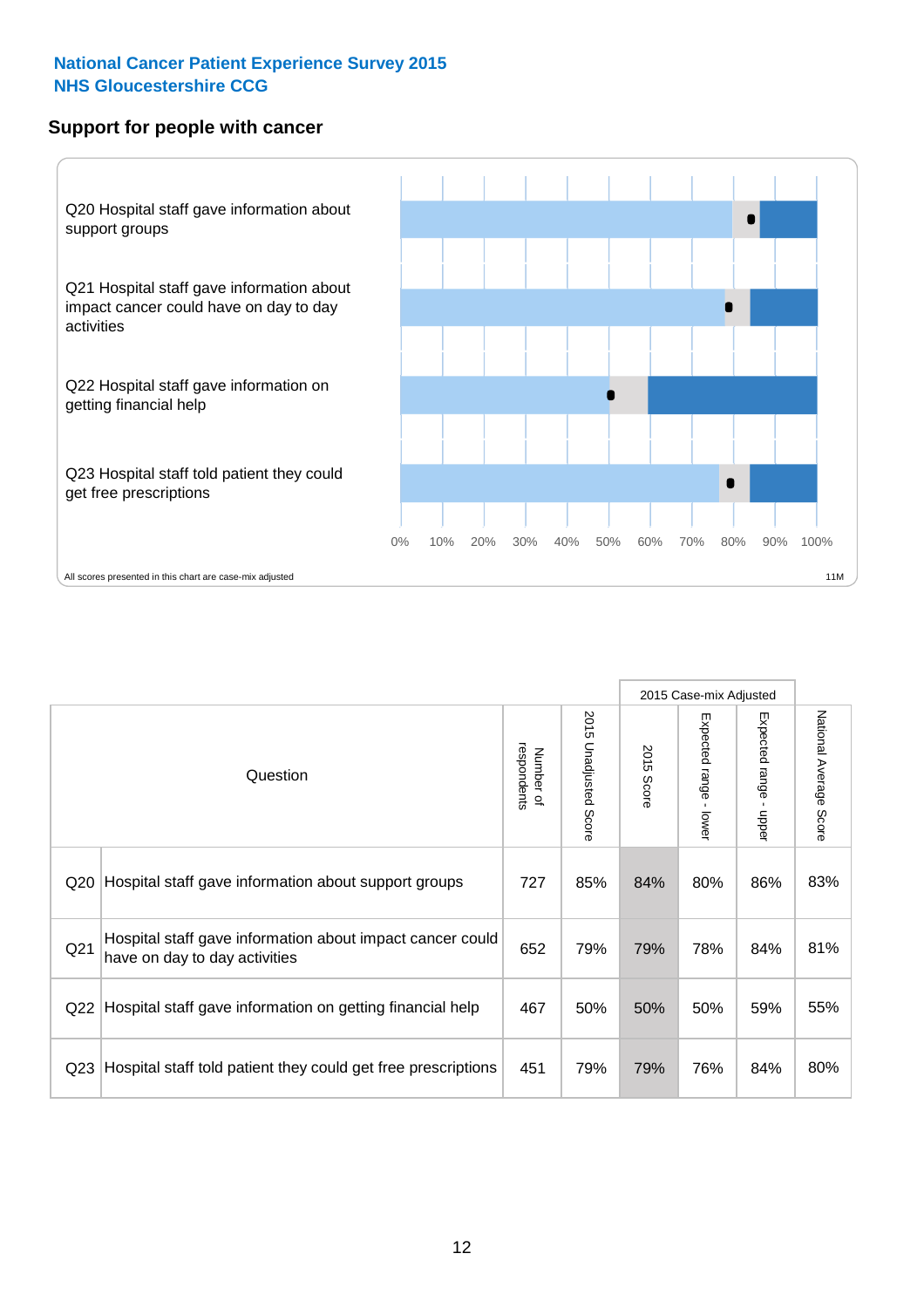### **Operations**



|     |                                                                 |                                              |                             | 2015 Case-mix Adjusted |                            |                           |                              |
|-----|-----------------------------------------------------------------|----------------------------------------------|-----------------------------|------------------------|----------------------------|---------------------------|------------------------------|
|     | Question                                                        | respondents<br>Number<br>$\overline{\sigma}$ | 2015<br>Unadjusted<br>Score | 2015<br>Score          | Expected<br>range<br>lower | Expected<br>range<br>dddn | National<br>Average<br>Score |
| Q26 | Staff explained how operation had gone in<br>understandable way | 548                                          | 81%                         | 81%                    | 74%                        | 81%                       | 78%                          |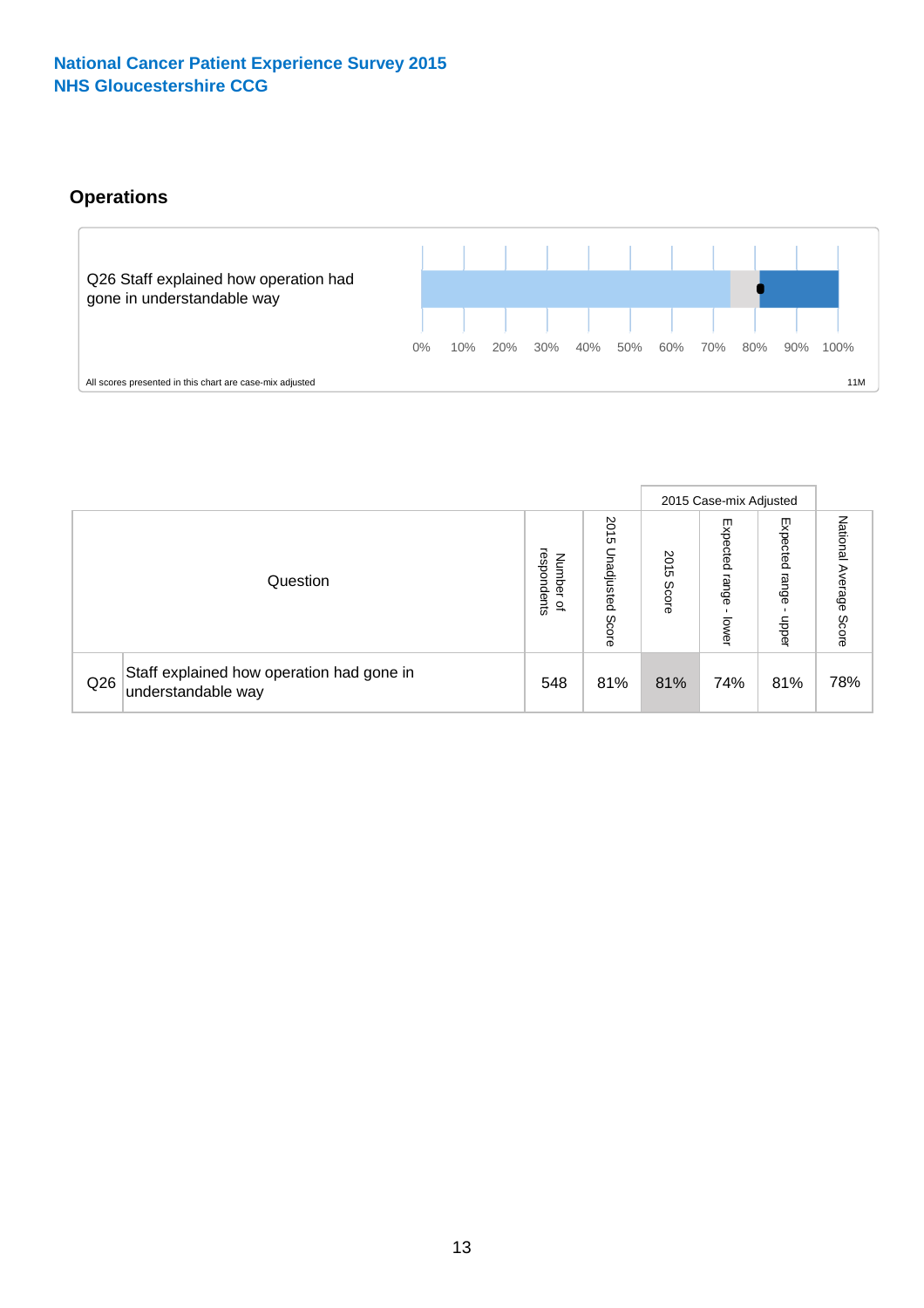#### **Hospital care as an inpatient (Part 1 of 3)**



All scores presented in this chart are case-mix adjusted  $11M$ 

|                 |                                                                                           |                          |                                 |                      | 2015 Case-mix Adjusted                  |                                         |                        |
|-----------------|-------------------------------------------------------------------------------------------|--------------------------|---------------------------------|----------------------|-----------------------------------------|-----------------------------------------|------------------------|
|                 | Question                                                                                  | respondents<br>Number of | 2015<br><b>Unadjusted Score</b> | 2015<br><b>Score</b> | Expected range<br>$\mathbf{r}$<br>lower | Expected range<br>$\mathbf{I}$<br>nbber | National Average Score |
| Q28             | Groups of doctors or nurses did not talk in front of patient<br>as if they were not there | 626                      | 84%                             | 83%                  | 78%                                     | 84%                                     | 81%                    |
| Q29             | Patient had confidence and trust in all doctors treating<br>them                          | 628                      | 87%                             | 87%                  | 81%                                     | 87%                                     | 84%                    |
| Q30             | Patient's family or someone close definitely had<br>opportunity to talk to doctor         | 524                      | 73%                             | 73%                  | 68%                                     | 76%                                     | 72%                    |
| Q <sub>31</sub> | Patient had confidence and trust in all ward nurses                                       | 627                      | 76%                             | 77%                  | 69%                                     | 76%                                     | 72%                    |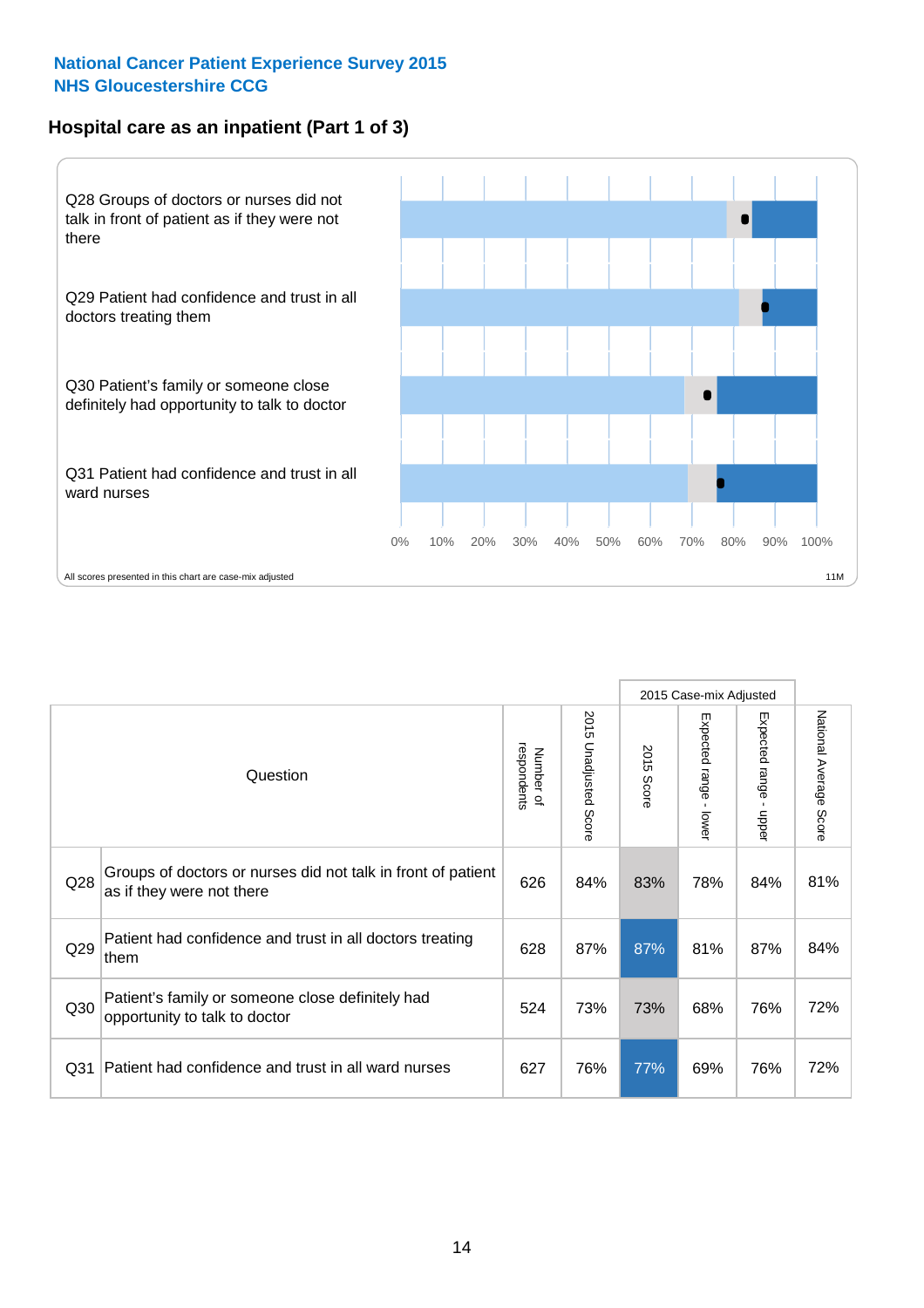#### **Hospital care as an inpatient (Part 2 of 3)**



|                 |                                                                         |                          |                          |               | 2015 Case-mix Adjusted                  |                                           |                        |
|-----------------|-------------------------------------------------------------------------|--------------------------|--------------------------|---------------|-----------------------------------------|-------------------------------------------|------------------------|
|                 | Question                                                                | respondents<br>Number of | 2015<br>Unadjusted Score | 2015<br>Score | Expected range<br>$\mathbf{I}$<br>lower | Expected range<br>$\blacksquare$<br>nbber | National Average Score |
| Q <sub>32</sub> | Always / nearly always enough nurses on duty                            | 622                      | 69%                      | 69%           | 62%                                     | 70%                                       | 66%                    |
| Q <sub>33</sub> | All staff asked patient what name they preferred to be<br>called by     | 624                      | 79%                      | 79%           | 58%                                     | 75%                                       | 67%                    |
| Q <sub>34</sub> | Always given enough privacy when discussing condition<br>or treatment   | 626                      | 86%                      | 86%           | 82%                                     | 88%                                       | 85%                    |
| Q35             | Patient was able to discuss worries or fears with staff<br>during visit | 458                      | 53%                      | 53%           | 47%                                     | 56%                                       | 52%                    |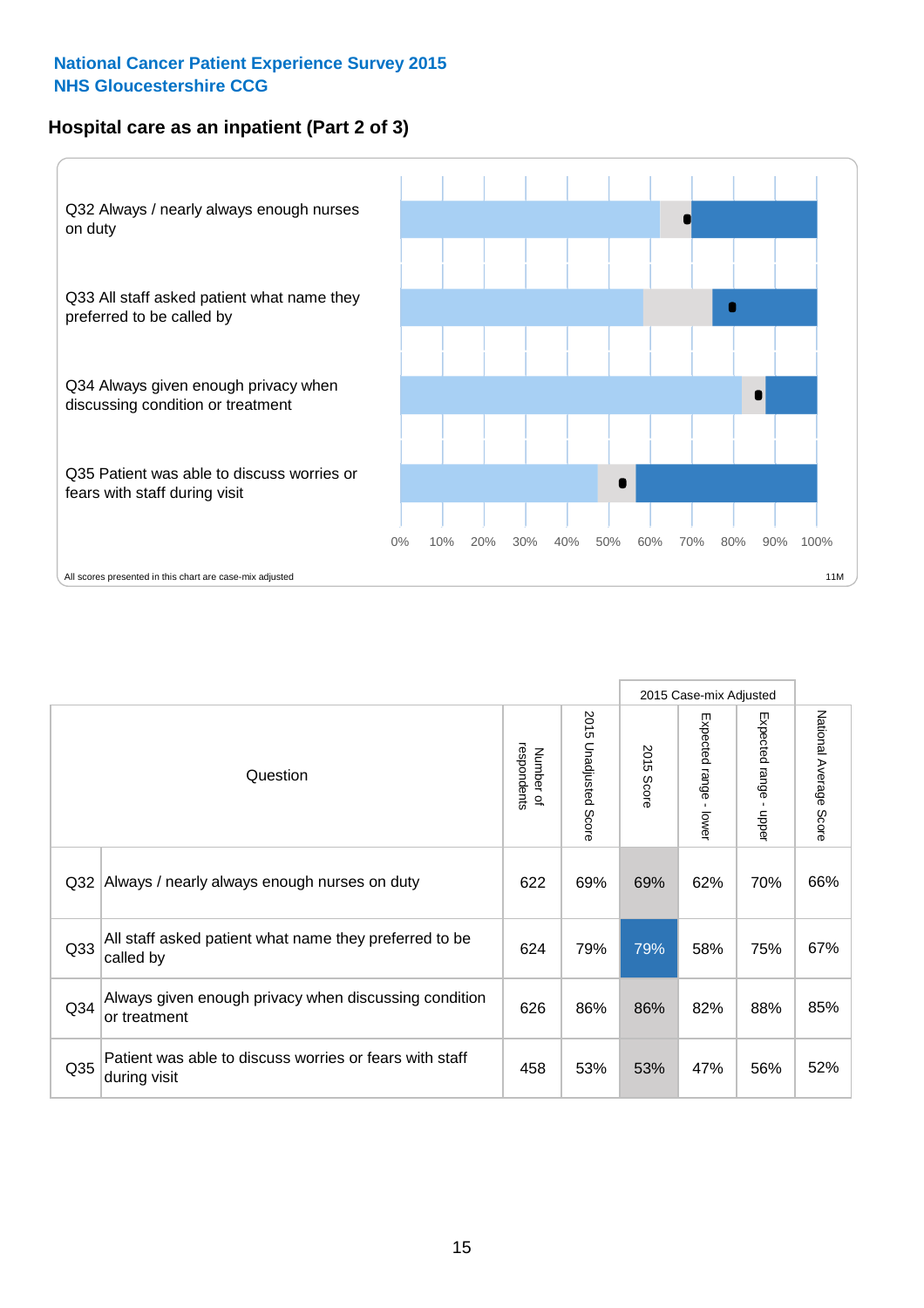#### **Hospital care as an inpatient (Part 3 of 3)**



|                 |                                                                                     |                          |                                 |               | 2015 Case-mix Adjusted                  |                           |                        |
|-----------------|-------------------------------------------------------------------------------------|--------------------------|---------------------------------|---------------|-----------------------------------------|---------------------------|------------------------|
|                 | Question                                                                            | respondents<br>Number of | 2015<br><b>Unadjusted Score</b> | 2015<br>Score | Expected range<br>$\mathbf{r}$<br>lower | Expected range -<br>nbber | National Average Score |
| Q36             | Hospital staff definitely did everything to help control pain                       | 556                      | 85%                             | 85%           | 81%                                     | 87%                       | 84%                    |
| Q <sub>37</sub> | Always treated with respect and dignity by staff                                    | 628                      | 88%                             | 88%           | 85%                                     | 90%                       | 87%                    |
| Q38             | Given clear written information about what should / should<br>not do post discharge | 591                      | 83%                             | 83%           | 82%                                     | 87%                       | 84%                    |
| Q39             | Staff told patient who to contact if worried post discharge                         | 597                      | 95%                             | 94%           | 92%                                     | 96%                       | 94%                    |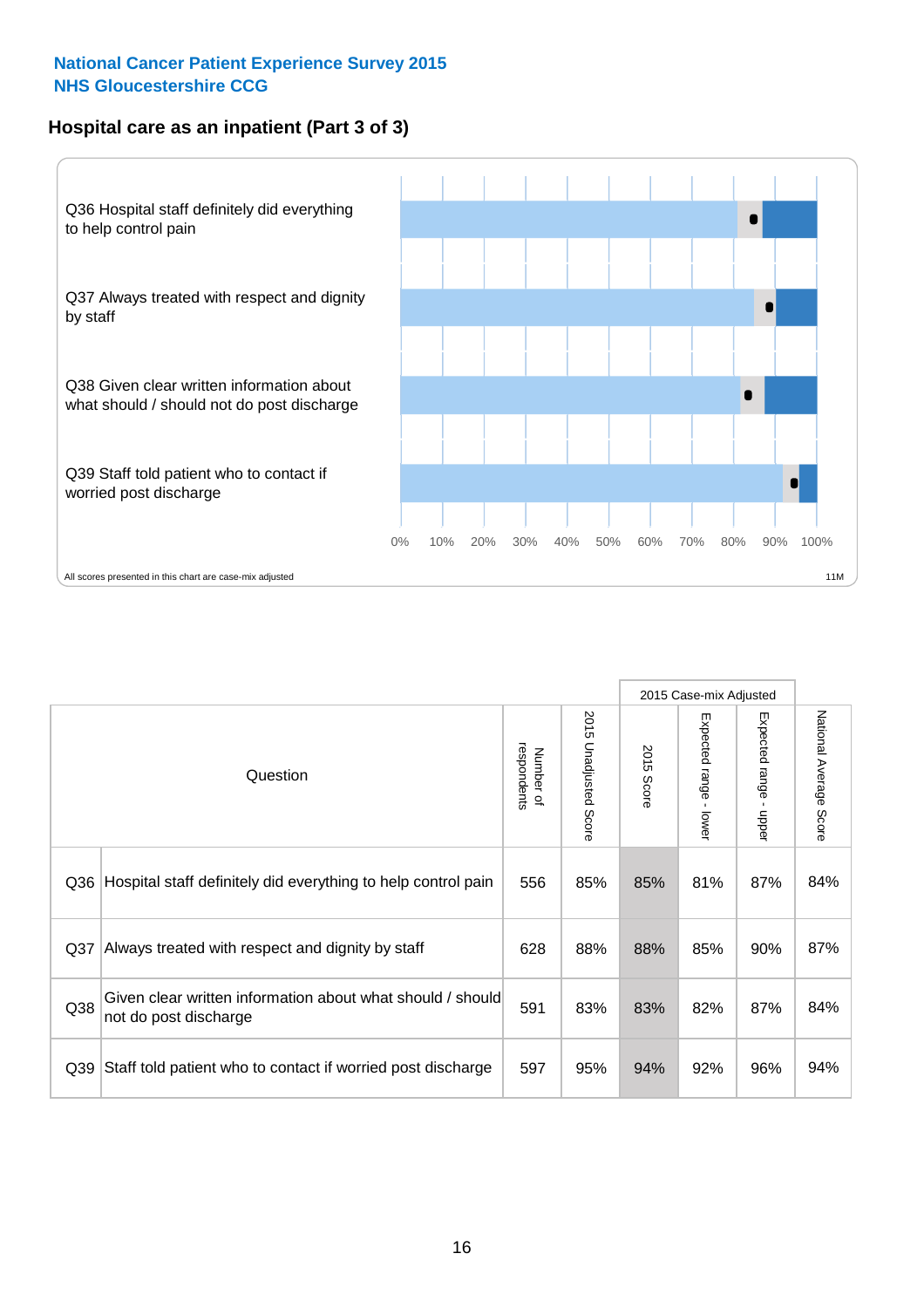#### **Hospital care as a day patient / outpatient (Part 1 of 2)**



|     |                                                                                    |                          |                                 |               | 2015 Case-mix Adjusted                  |                           |                        |
|-----|------------------------------------------------------------------------------------|--------------------------|---------------------------------|---------------|-----------------------------------------|---------------------------|------------------------|
|     | Question                                                                           | Number of<br>respondents | 2015<br><b>Unadjusted Score</b> | 2015<br>Score | Expected range<br>$\mathbf{r}$<br>lower | Expected range -<br>nbber | National Average Score |
| Q41 | Patient was able to discuss worries or fears with staff<br>during visit            | 728                      | 68%                             | 68%           | 66%                                     | 74%                       | 70%                    |
| Q42 | Doctor had the right notes and other documentation with<br>them                    | 853                      | 96%                             | 96%           | 94%                                     | 97%                       | 96%                    |
| Q44 | Beforehand patient had all information needed about<br>radiotherapy treatment      | 309                      | 83%                             | 82%           | 82%                                     | 90%                       | 86%                    |
| Q45 | Patient given understandable information about whether<br>radiotherapy was working | 271                      | 57%                             | 57%           | 54%                                     | 65%                       | 60%                    |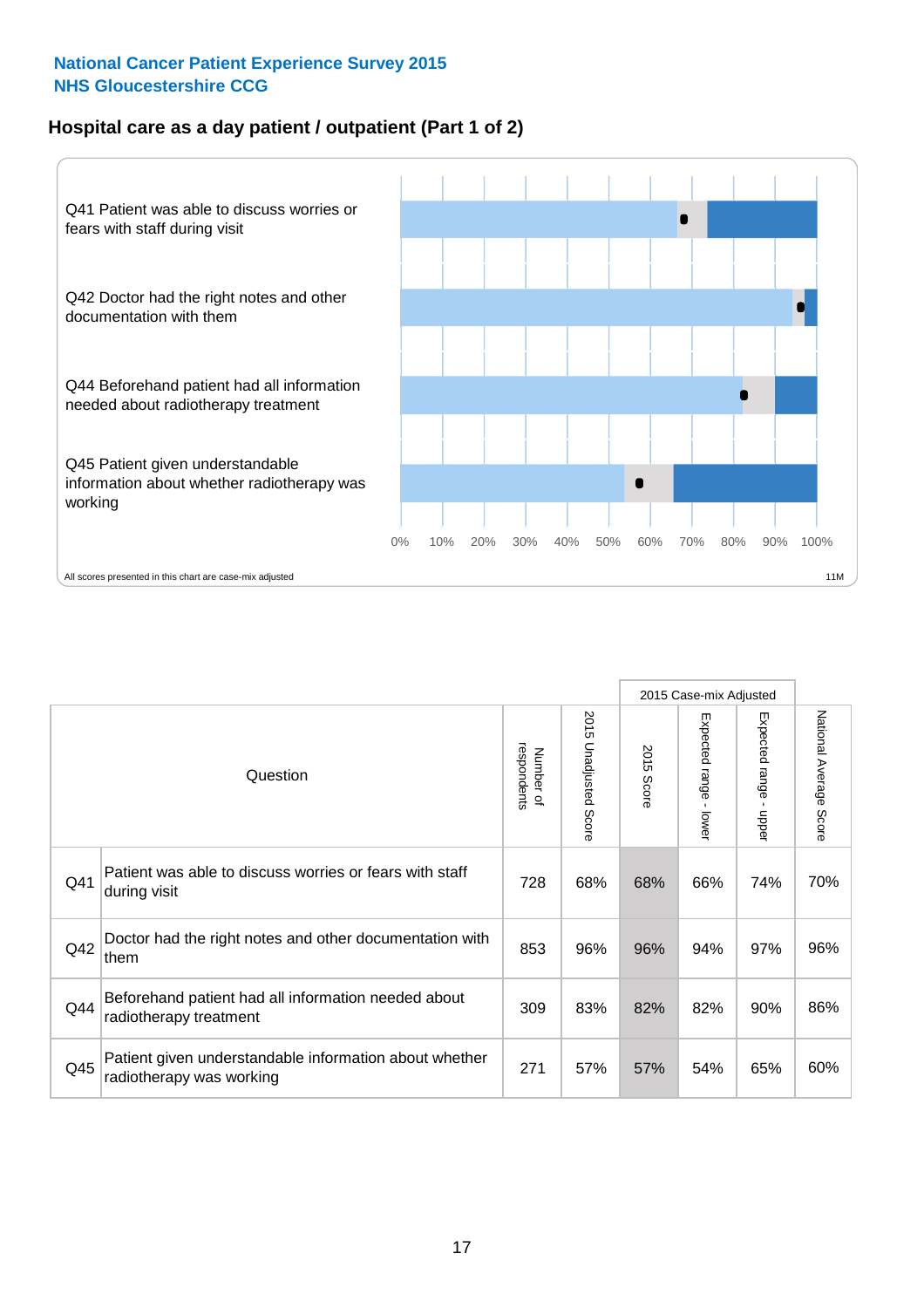#### **Hospital care as a day patient / outpatient (Part 2 of 2)**



|     |                                                                                    |                                       |                             |               |                              | 2015 Case-mix Adjusted  |                           |
|-----|------------------------------------------------------------------------------------|---------------------------------------|-----------------------------|---------------|------------------------------|-------------------------|---------------------------|
|     | Question                                                                           | respondents<br>Number<br>$\mathbf{Q}$ | 2015<br>Unadjusted<br>Score | 2015<br>Score | Expected<br>I range<br>lower | Expected range<br>nbber | National Average<br>Score |
| Q47 | Beforehand patient had all information needed about<br>chemotherapy treatment      | 548                                   | 84%                         | 84%           | 81%                          | 87%                     | 84%                       |
| Q48 | Patient given understandable information about whether<br>chemotherapy was working | 494                                   | 67%                         | 67%           | 64%                          | 72%                     | 68%                       |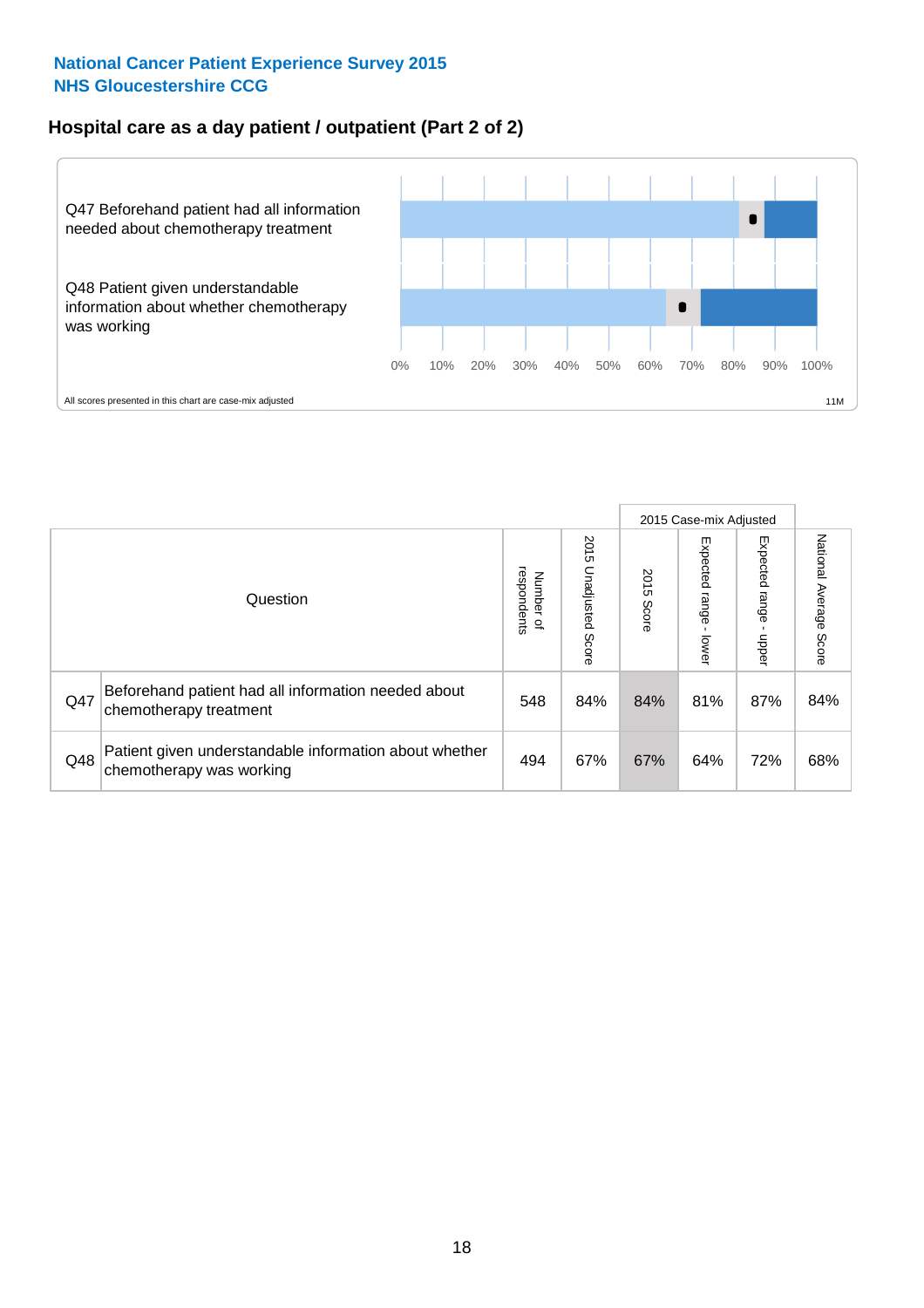#### **Home care and support**



2015 Case-mix Adjusted 2015 Unadjusted Score Expected range - upper National Average Score 2015 Unadjusted Score Expected range - lower National Average Score Expected range - lower Expected range - upper Number of<br>respondents respondents 2015 Score 2015 Score Number of Question Hospital staff gave family or someone close all the  $Q49$  information needed to help with care at home  $758$  56% 56% 54% 61% 58% Patient definitely given enough support from health or Q50 social services during treatment **487** 487 61% 60% 48% 60% 54% Patient definitely given enough support from health or Q51 social services after treatment examples and the call of the call of the social services after treatment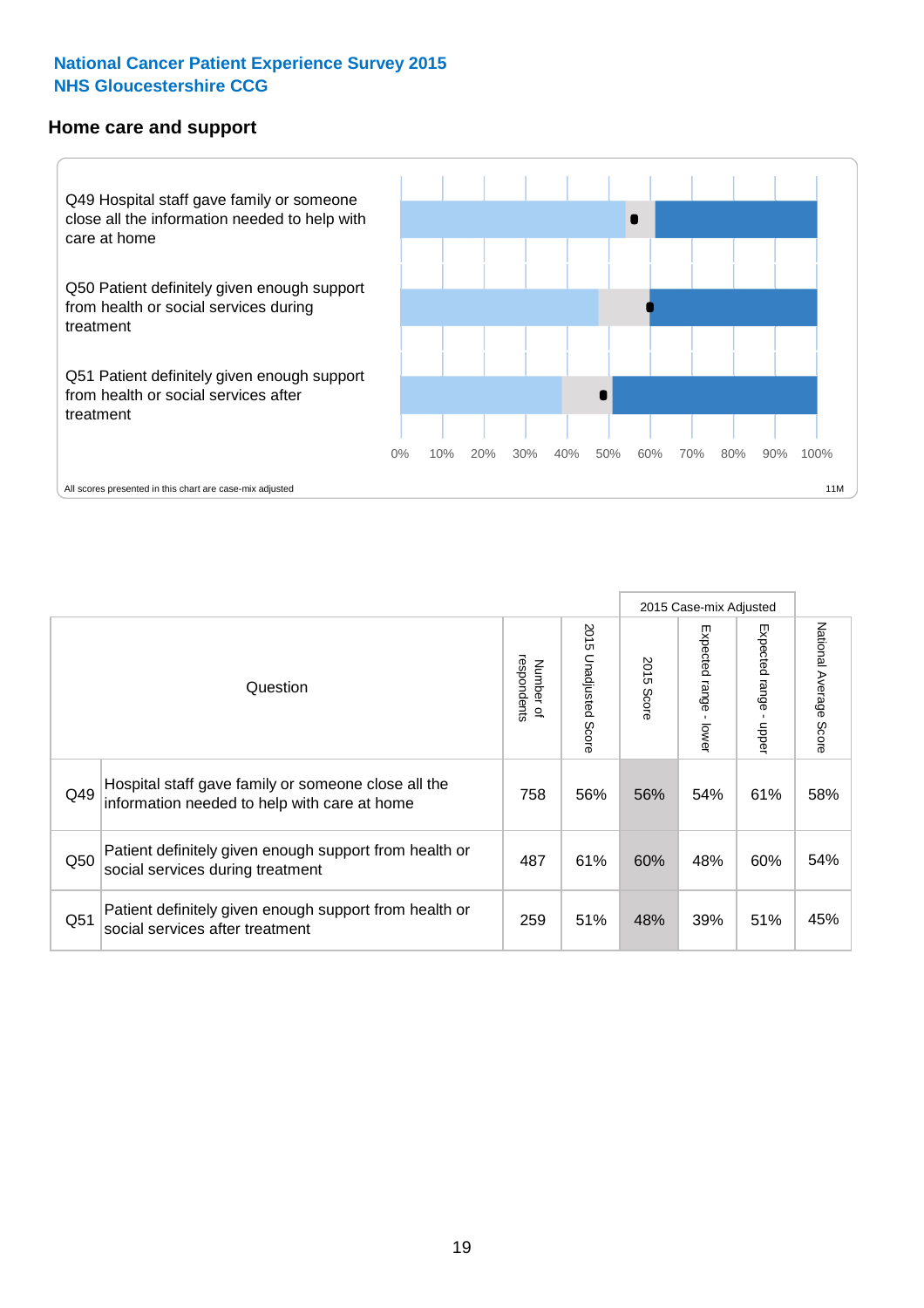#### **Care from your general practice**



|     |                                                                           |                                       |                             |               |                                    | 2015 Case-mix Adjusted  |                           |
|-----|---------------------------------------------------------------------------|---------------------------------------|-----------------------------|---------------|------------------------------------|-------------------------|---------------------------|
|     | Question                                                                  | respondents<br>Number<br>$\mathbf{Q}$ | 2015<br>Unadjusted<br>Score | 2015<br>Score | Expected<br><b>Irange</b><br>lower | Expected range<br>nbber | National Average<br>Score |
| Q52 | GP given enough information about patient's condition<br>and treatment    | 761                                   | 94%                         | 94%           | 94%                                | 97%                     | 95%                       |
| Q53 | Practice staff definitely did everything they could to<br>support patient | 684                                   | 67%                         | 67%           | 59%                                | 66%                     | 63%                       |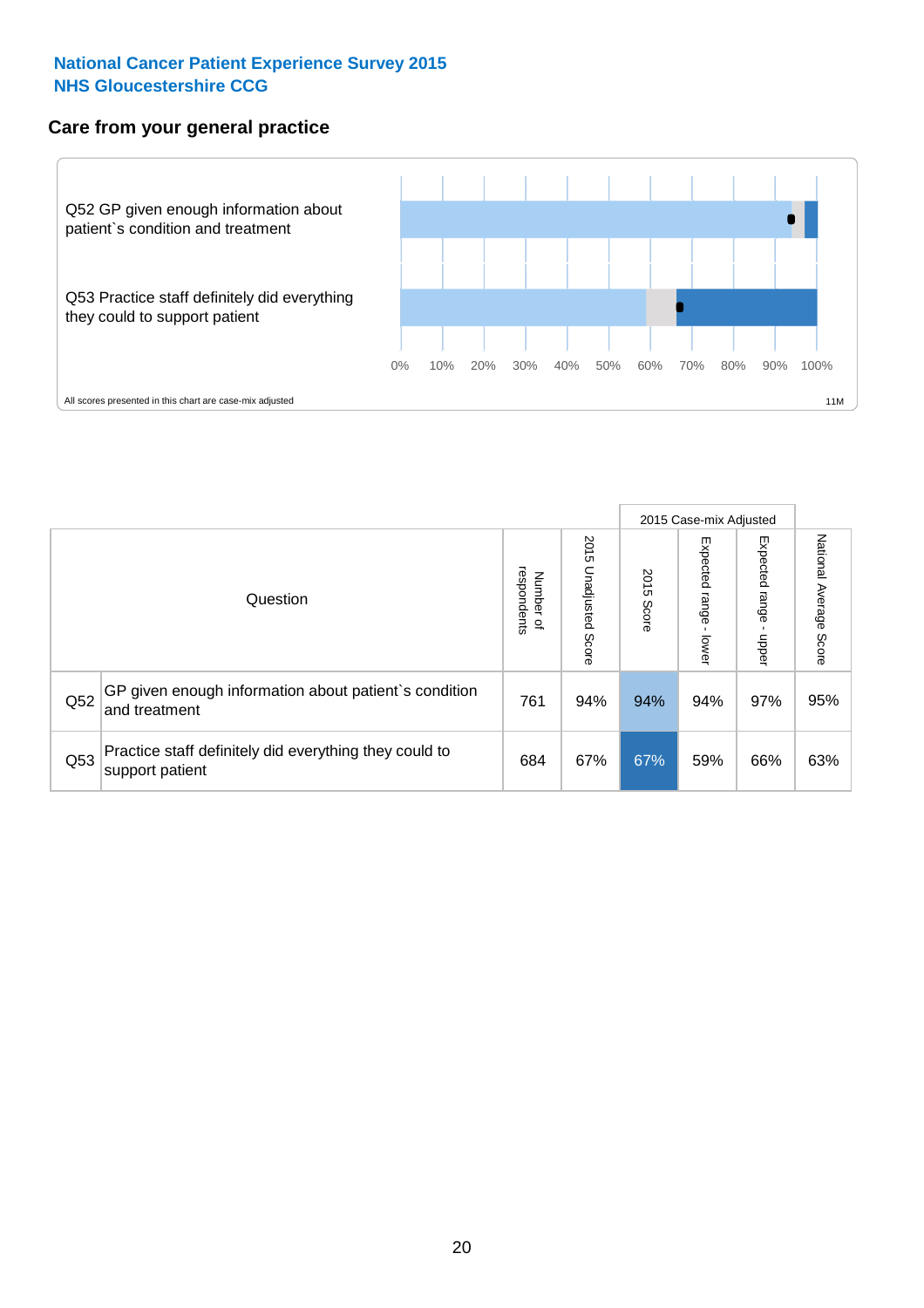#### **Your overall NHS care (Part 1 of 2)**



|     |                                                                    |                          |                                 |                      | 2015 Case-mix Adjusted  |                                           |                        |
|-----|--------------------------------------------------------------------|--------------------------|---------------------------------|----------------------|-------------------------|-------------------------------------------|------------------------|
|     | Question                                                           | respondents<br>Number of | 2015<br><b>Unadjusted Score</b> | 2015<br><b>Score</b> | Expected range<br>lower | Expected range<br>$\blacksquare$<br>nbber | National Average Score |
| Q54 | Hospital and community staff always worked well together           | 911                      | 61%                             | 62%                  | 57%                     | 65%                                       | 61%                    |
| Q55 | Patient given a care plan                                          | 749                      | 28%                             | 29%                  | 29%                     | 37%                                       | 33%                    |
| Q56 | Overall the administration of the care was very good /<br>good     | 955                      | 90%                             | 90%                  | 87%                     | 91%                                       | 89%                    |
| Q57 | Length of time for attending clinics and appointments was<br>right | 946                      | 60%                             | 60%                  | 60%                     | 72%                                       | 66%                    |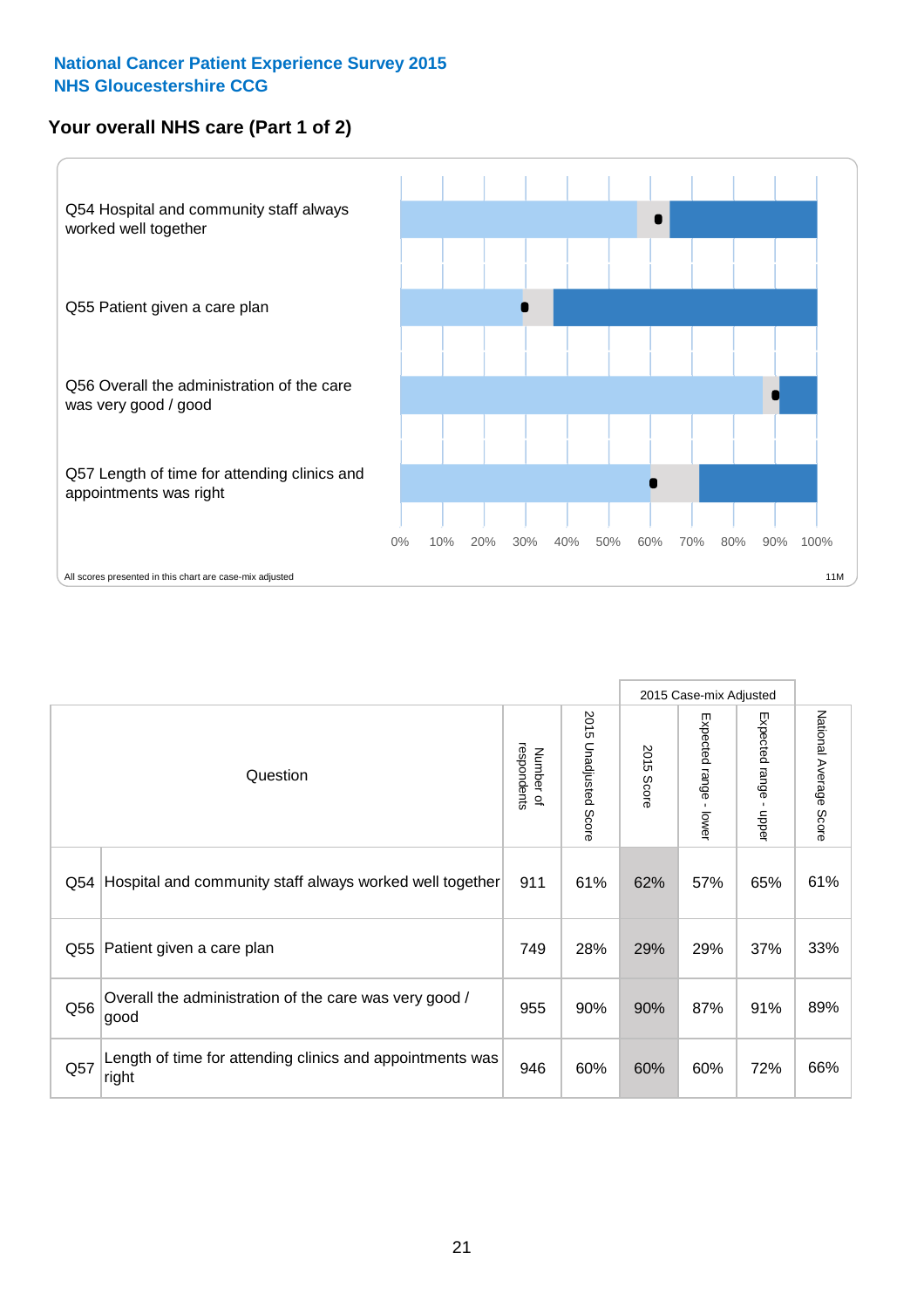#### **Your overall NHS care (Part 2 of 2)**



|     |                                                       |                                   |                             |               |                            | 2015 Case-mix Adjusted     |                           |
|-----|-------------------------------------------------------|-----------------------------------|-----------------------------|---------------|----------------------------|----------------------------|---------------------------|
|     | Question                                              | respondents<br>Number<br>$\Omega$ | 2015<br>Unadjusted<br>Score | 2015<br>Score | Expected<br>range<br>lower | Expected<br>range<br>doper | National<br>Average Score |
| Q58 | Taking part in cancer research discussed with patient | 922                               | 20%                         | 20%           | 22%                        | 35%                        | 28%                       |



|     |                                                                        |                                              |                             |               |                                         | 2015 Case-mix Adjusted                                |                              |
|-----|------------------------------------------------------------------------|----------------------------------------------|-----------------------------|---------------|-----------------------------------------|-------------------------------------------------------|------------------------------|
|     | Question                                                               | respondents<br>Number<br>$\overline{\sigma}$ | 2015<br>Jnadjusted<br>Score | 2015<br>Score | OWer<br>limit<br>range<br>٩<br>expected | Upper<br>limit<br>range<br>$\overline{a}$<br>expected | National<br>Average<br>Score |
| Q59 | Patient's average rating of care scored from very poor to<br>very good | 941                                          | 8.7                         | 8.7           | 8.6                                     | 8.8                                                   | 8.7                          |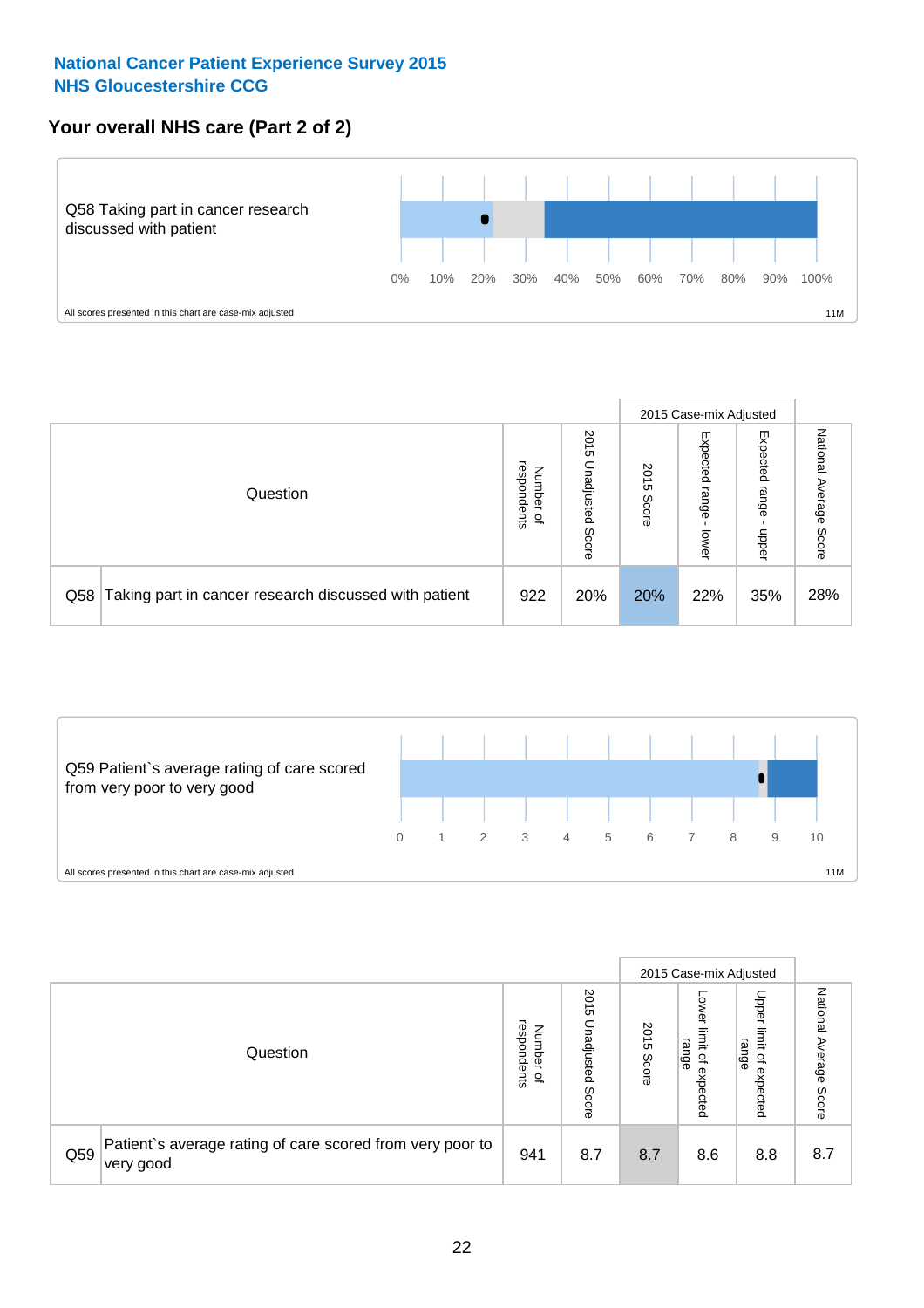### **Comparisons by tumour group for this CCG**

The following tables show the unadjusted CCG and the national percentage scores for each question broken down by tumour group. Where a cell in the table contains an asterisk this indicates that the number of patients in that group was below 21 and too small to display. Where a cell in the table contains "n.a." this indicates that there were no respondents for that tumour group.

### **Seeing your GP**

|                      | Q1. Saw GP once /<br>had to go to hospital | twice before being told | Q2. Patient thought<br>they were seen as<br>soon as necessary |                 |  |
|----------------------|--------------------------------------------|-------------------------|---------------------------------------------------------------|-----------------|--|
| <b>Cancer type</b>   | This CCG <sup>\$</sup>                     | <b>National</b>         | This CCG <sup>\$</sup>                                        | <b>National</b> |  |
| Brain / CNS          | $\star$                                    | 60%                     | $\star$                                                       | 77%             |  |
| <b>Breast</b>        | 94%                                        | 93%                     | 89%                                                           | 88%             |  |
| Colorectal / LGT     | 76%                                        | 72%                     | 84%                                                           | 80%             |  |
| Gynaecological       | 76%                                        | 75%                     | 81%                                                           | 78%             |  |
| Haematological       | 69%                                        | 64%                     | 83%                                                           | 80%             |  |
| <b>Head and Neck</b> | 77%                                        | 77%                     | 88%                                                           | 79%             |  |
| Lung                 | 70%                                        | 69%                     | 79%                                                           | 83%             |  |
| Prostate             | 81%                                        | 79%                     | 72%                                                           | 85%             |  |
| Sarcoma              | $\star$                                    | 64%                     | $\star$                                                       | 69%             |  |
| <b>Skin</b>          | $\star$                                    | 91%                     | $\star$                                                       | 87%             |  |
| <b>Upper Gastro</b>  | 79%                                        | 70%                     | 84%                                                           | 78%             |  |
| Urological           | 78%                                        | 81%                     | 82%                                                           | 84%             |  |
| Other                | 55%                                        | 70%                     | 71%                                                           | 78%             |  |
| <b>All Cancers</b>   | 76%                                        | 76%                     | 82%                                                           | 82%             |  |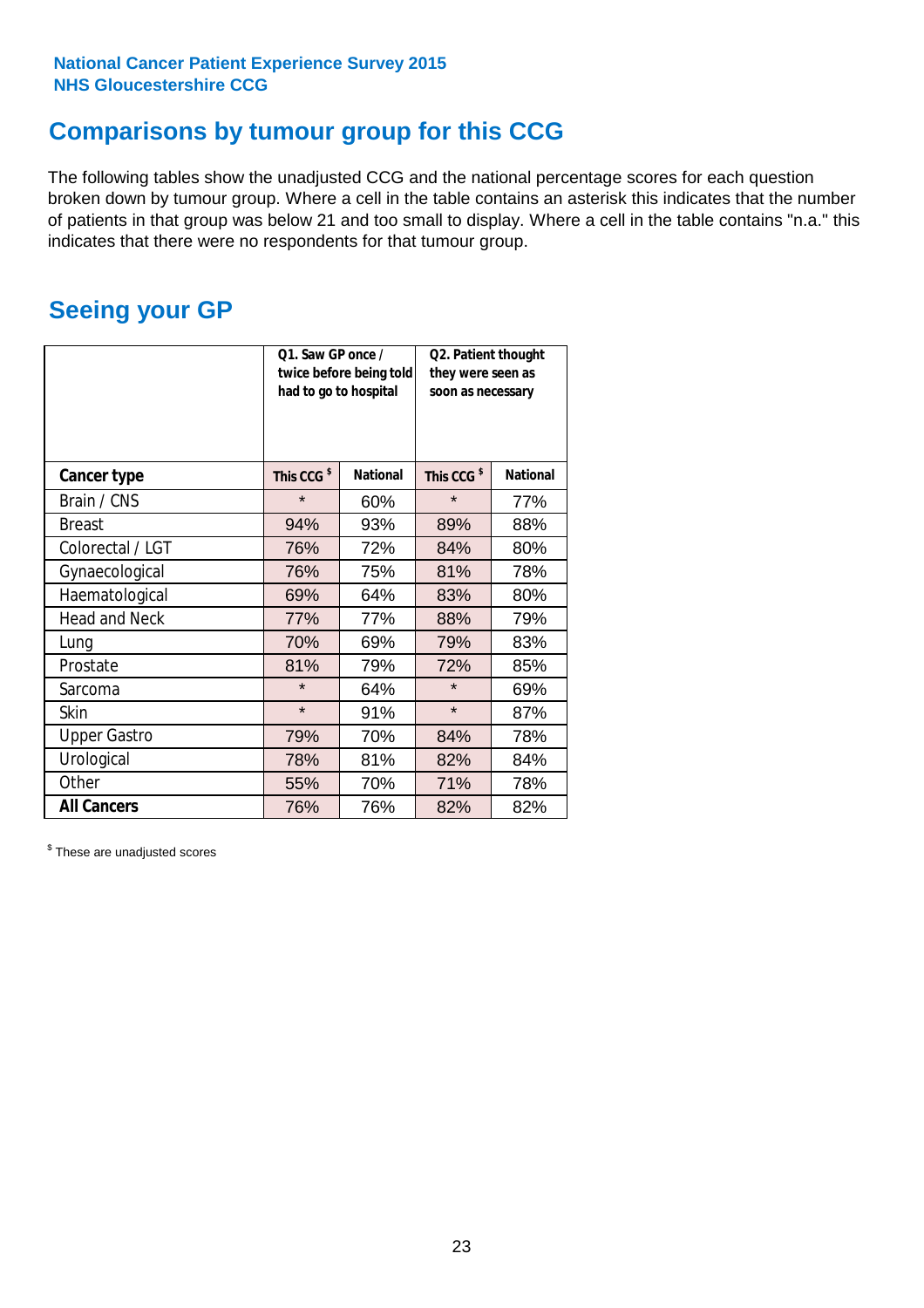### **Diagnostic tests**

|                      | be done was about<br>right | Q6. The length of time<br>waiting for the test to | Q7. Given complete<br>explanation of test<br>results in<br>understandable way |                 |  |  |
|----------------------|----------------------------|---------------------------------------------------|-------------------------------------------------------------------------------|-----------------|--|--|
| <b>Cancer type</b>   | This CCG <sup>\$</sup>     | <b>National</b>                                   | This CCG <sup>\$</sup>                                                        | <b>National</b> |  |  |
| Brain / CNS          | $\star$                    | 87%                                               | $\star$                                                                       | 69%             |  |  |
| <b>Breast</b>        | 89%                        | 90%                                               | 84%                                                                           | 82%             |  |  |
| Colorectal / LGT     | 88%                        | 86%                                               | 88%                                                                           | 81%             |  |  |
| Gynaecological       | 84%                        | 84%                                               | 82%                                                                           | 76%             |  |  |
| Haematological       | 81%                        | 87%                                               | 76%                                                                           | 76%             |  |  |
| <b>Head and Neck</b> | 80%                        | 84%                                               | 83%                                                                           | 77%             |  |  |
| Lung                 | 88%                        | 87%                                               | 75%                                                                           | 78%             |  |  |
| Prostate             | 82%                        | 85%                                               | 63%                                                                           | 79%             |  |  |
| Sarcoma              | $\star$                    | 81%                                               | $\star$                                                                       | 77%             |  |  |
| <b>Skin</b>          | $\star$                    | 89%                                               | $\star$                                                                       | 85%             |  |  |
| <b>Upper Gastro</b>  | 85%                        | 83%                                               | 83%                                                                           | 77%             |  |  |
| Urological           | 83%                        | 85%                                               | 75%                                                                           | 78%             |  |  |
| Other                | 82%                        | 85%                                               | 70%                                                                           | 76%             |  |  |
| <b>All Cancers</b>   | 85%                        | 87%                                               | 79%                                                                           | 79%             |  |  |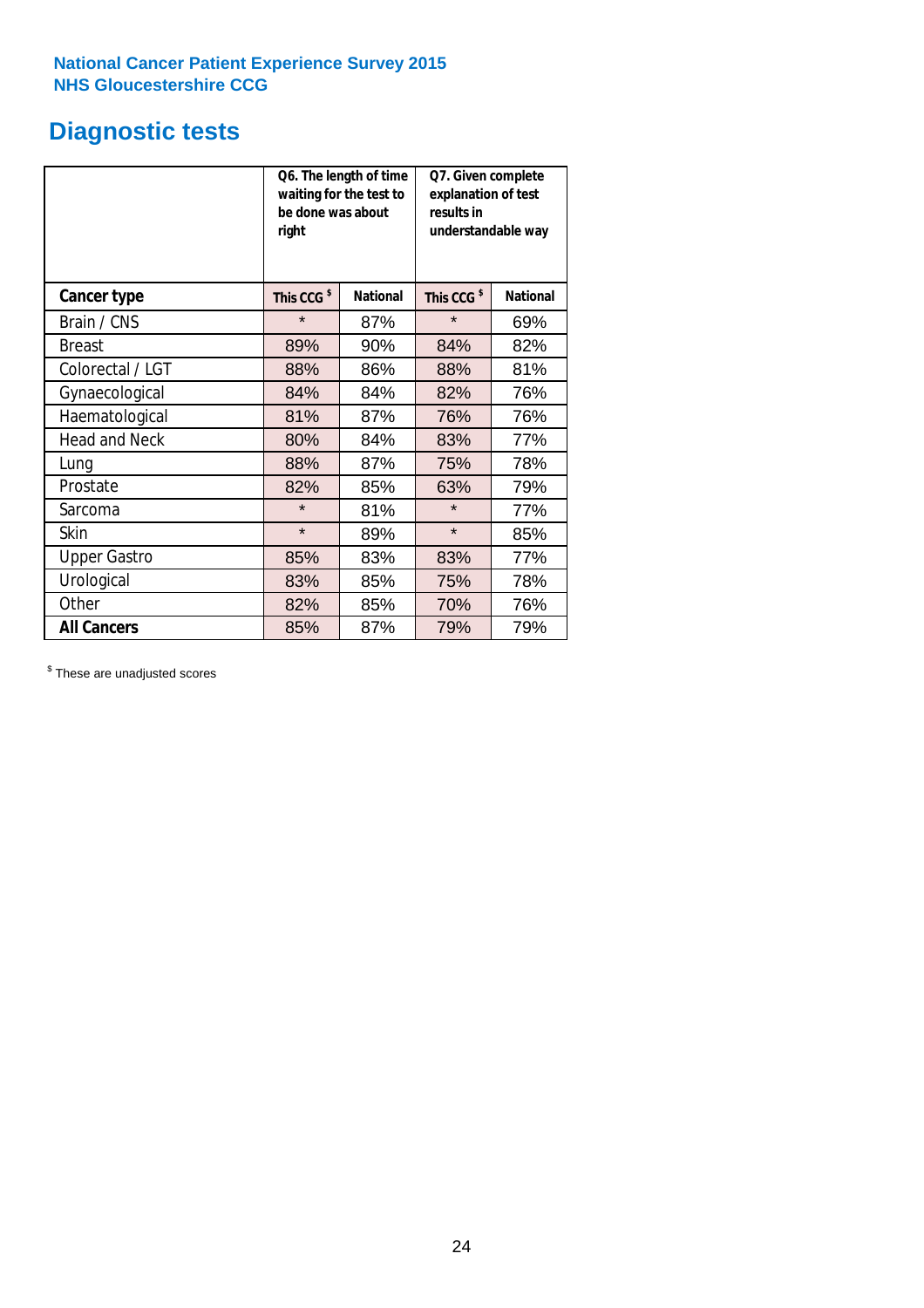### **Finding out what was wrong with you**

|                     | Q8. Patient told they<br>could bring a family<br>member or friend<br>when first told they<br>had cancer |                 | Q9. Patient felt they<br>were told sensitively<br>that they had cancer |                 | Q10. Patient<br>completely understood<br>the explanation of<br>what was wrong |                 | Q11. Patient given<br>easy to understand<br>written information<br>about the type of<br>cancer they had |                 |  |
|---------------------|---------------------------------------------------------------------------------------------------------|-----------------|------------------------------------------------------------------------|-----------------|-------------------------------------------------------------------------------|-----------------|---------------------------------------------------------------------------------------------------------|-----------------|--|
| Cancer type         | This CCG <sup>\$</sup>                                                                                  | <b>National</b> | This CCG <sup>\$</sup>                                                 | <b>National</b> | This CCG <sup>\$</sup>                                                        | <b>National</b> | This CCG <sup>\$</sup>                                                                                  | <b>National</b> |  |
| Brain / CNS         | $\star$                                                                                                 | 85%             | $\star$                                                                | 79%             | $\star$                                                                       | 60%             | $\star$                                                                                                 | 62%             |  |
| <b>Breast</b>       | 89%                                                                                                     | 83%             | 89%                                                                    | 88%             | 80%                                                                           | 78%             | 77%                                                                                                     | 76%             |  |
| Colorectal / LGT    | 84%                                                                                                     | 83%             | 87%                                                                    | 85%             | 83%                                                                           | 79%             | 65%                                                                                                     | 71%             |  |
| Gynaecological      | 80%                                                                                                     | 75%             | 84%                                                                    | 83%             | 78%                                                                           | 73%             | 72%                                                                                                     | 69%             |  |
| Haematological      | 83%                                                                                                     | 75%             | 86%                                                                    | 83%             | 64%                                                                           | 60%             | 70%                                                                                                     | 74%             |  |
| Head and Neck       | 67%                                                                                                     | 73%             | 88%                                                                    | 85%             | 70%                                                                           | 75%             | 59%                                                                                                     | 61%             |  |
| Lung                | 69%                                                                                                     | 80%             | 79%                                                                    | 83%             | 79%                                                                           | 75%             | 58%                                                                                                     | 66%             |  |
| Prostate            | 67%                                                                                                     | 80%             | 78%                                                                    | 84%             | 74%                                                                           | 78%             | 64%                                                                                                     | 80%             |  |
| Sarcoma             | $\star$                                                                                                 | 77%             | $\star$                                                                | 82%             | $\star$                                                                       | 63%             | $\star$                                                                                                 | 61%             |  |
| Skin                | $\star$                                                                                                 | 71%             | $\star$                                                                | 90%             | $\star$                                                                       | 83%             | $\star$                                                                                                 | 84%             |  |
| <b>Upper Gastro</b> | 80%                                                                                                     | 79%             | 88%                                                                    | 79%             | 88%                                                                           | 72%             | 72%                                                                                                     | 64%             |  |
| Urological          | 71%                                                                                                     | 74%             | 82%                                                                    | 82%             | 78%                                                                           | 76%             | 62%                                                                                                     | 71%             |  |
| Other               | 77%                                                                                                     | 77%             | 83%                                                                    | 82%             | 66%                                                                           | 72%             | 52%                                                                                                     | 61%             |  |
| <b>All Cancers</b>  | 80%                                                                                                     | 79%             | 85%                                                                    | 84%             | 75%                                                                           | 73%             | 67%                                                                                                     | 72%             |  |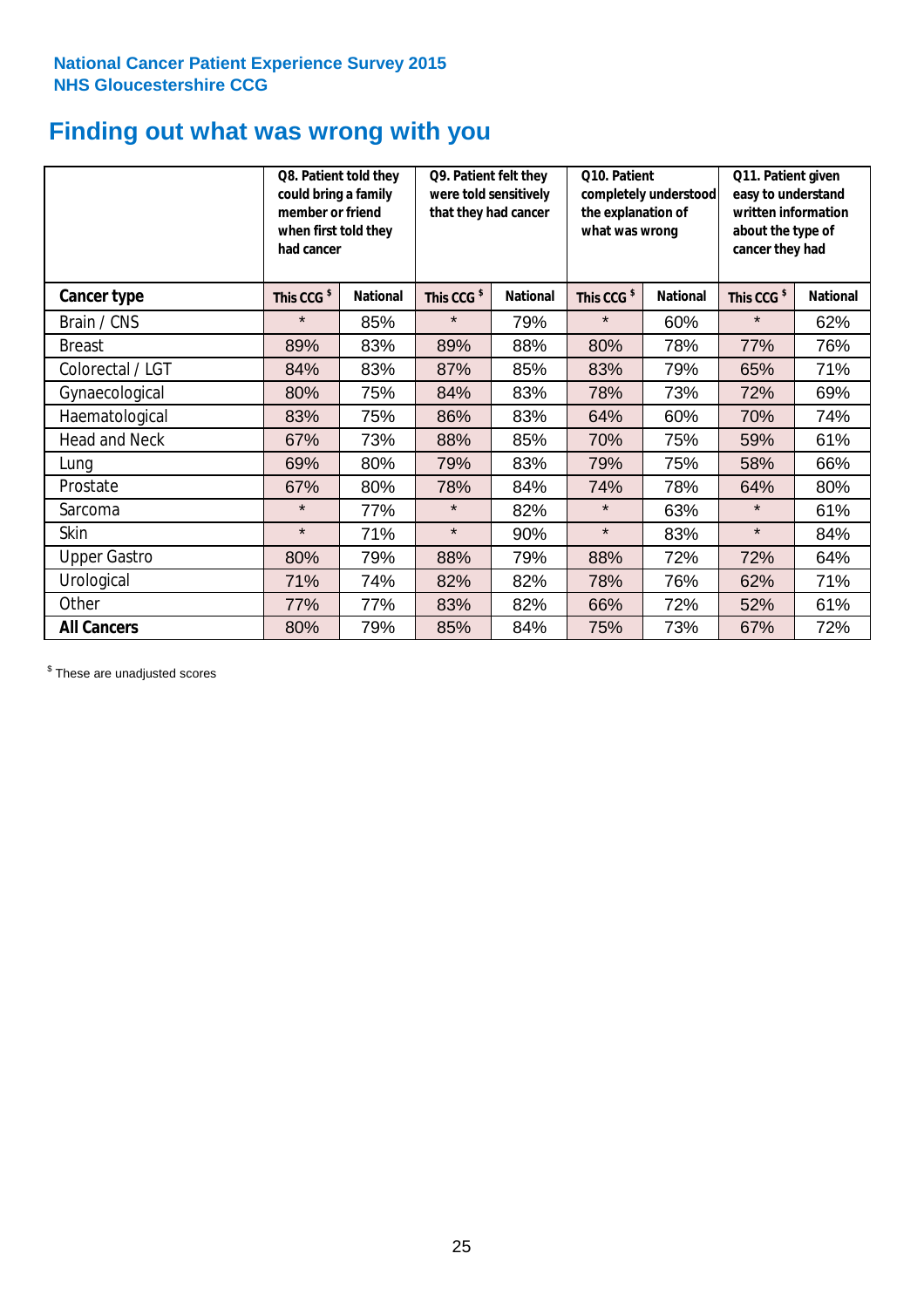# **Deciding the best treatment for you**

|                      | treatment options<br>were completely<br>explained | 012. Patient felt that | O13. Possible side<br>understandable way | effects explained in an | Q14. Patient given<br>practical advice and<br>support in dealing with<br>side effects of<br>treatment |                 |  |
|----------------------|---------------------------------------------------|------------------------|------------------------------------------|-------------------------|-------------------------------------------------------------------------------------------------------|-----------------|--|
| <b>Cancer type</b>   | This CCG <sup>\$</sup>                            | <b>National</b>        | This CCG <sup>\$</sup>                   | <b>National</b>         | This CCG <sup>\$</sup>                                                                                | <b>National</b> |  |
| Brain / CNS          | $\star$                                           | 80%                    | $\star$                                  | 71%                     | $\star$                                                                                               | 62%             |  |
| <b>Breast</b>        | 85%                                               | 84%                    | 75%                                      | 76%                     | 73%                                                                                                   | 69%             |  |
| Colorectal / LGT     | 88%                                               | 85%                    | 81%                                      | 75%                     | 67%                                                                                                   | 68%             |  |
| Gynaecological       | 82%                                               | 84%                    | 83%                                      | 76%                     | 72%                                                                                                   | 68%             |  |
| Haematological       | 86%                                               | 81%                    | 79%                                      | 69%                     | 72%                                                                                                   | 65%             |  |
| <b>Head and Neck</b> | 85%                                               | 85%                    | 59%                                      | 72%                     | 66%                                                                                                   | 67%             |  |
| Lung                 | 82%                                               | 84%                    | 76%                                      | 74%                     | 74%                                                                                                   | 69%             |  |
| Prostate             | 75%                                               | 80%                    | 61%                                      | 71%                     | 48%                                                                                                   | 61%             |  |
| Sarcoma              | $\star$                                           | 82%                    | $\star$                                  | 75%                     | $\star$                                                                                               | 66%             |  |
| Skin                 | $\star$                                           | 88%                    | $\star$                                  | 75%                     | $\star$                                                                                               | 74%             |  |
| <b>Upper Gastro</b>  | 93%                                               | 83%                    | 86%                                      | 72%                     | 81%                                                                                                   | 66%             |  |
| Urological           | 85%                                               | 80%                    | 68%                                      | 69%                     | 57%                                                                                                   | 61%             |  |
| Other                | 82%                                               | 80%                    | 72%                                      | 72%                     | 61%                                                                                                   | 64%             |  |
| <b>All Cancers</b>   | 84%                                               | 83%                    | 75%                                      | 73%                     | 67%                                                                                                   | 66%             |  |

|                      | in the future          | Q15. Patient definitely<br>told about side effects<br>that could affect them | Q16. Patient definitely<br>involved in decisions<br>about care and<br>treatment |                 |  |
|----------------------|------------------------|------------------------------------------------------------------------------|---------------------------------------------------------------------------------|-----------------|--|
| <b>Cancer type</b>   | This CCG <sup>\$</sup> | <b>National</b>                                                              | This CCG <sup>\$</sup>                                                          | <b>National</b> |  |
| Brain / CNS          | $\star$                | 56%                                                                          | $\star$                                                                         | 74%             |  |
| <b>Breast</b>        | 54%                    | 55%                                                                          | 77%                                                                             | 79%             |  |
| Colorectal / LGT     | 53%                    | 56%                                                                          | 83%                                                                             | 79%             |  |
| Gynaecological       | 58%                    | 54%                                                                          | 81%                                                                             | 76%             |  |
| Haematological       | 55%                    | 50%                                                                          | 80%                                                                             | 77%             |  |
| <b>Head and Neck</b> | 56%                    | 58%                                                                          | 66%                                                                             | 76%             |  |
| Lung                 | 48%                    | 54%                                                                          | 78%                                                                             | 78%             |  |
| Prostate             | 51%                    | 63%                                                                          | 70%                                                                             | 79%             |  |
| Sarcoma              | $\star$                | 54%                                                                          | $\star$                                                                         | 77%             |  |
| Skin                 | $\star$                | 66%                                                                          | $\star$                                                                         | 86%             |  |
| <b>Upper Gastro</b>  | 65%                    | 53%                                                                          | 84%                                                                             | 77%             |  |
| Urological           | 51%                    | 52%                                                                          | 80%                                                                             | 75%             |  |
| Other                | 42%                    | 51%                                                                          | 68%                                                                             | 75%             |  |
| <b>All Cancers</b>   | 53%                    | 54%                                                                          | 77%                                                                             | 78%             |  |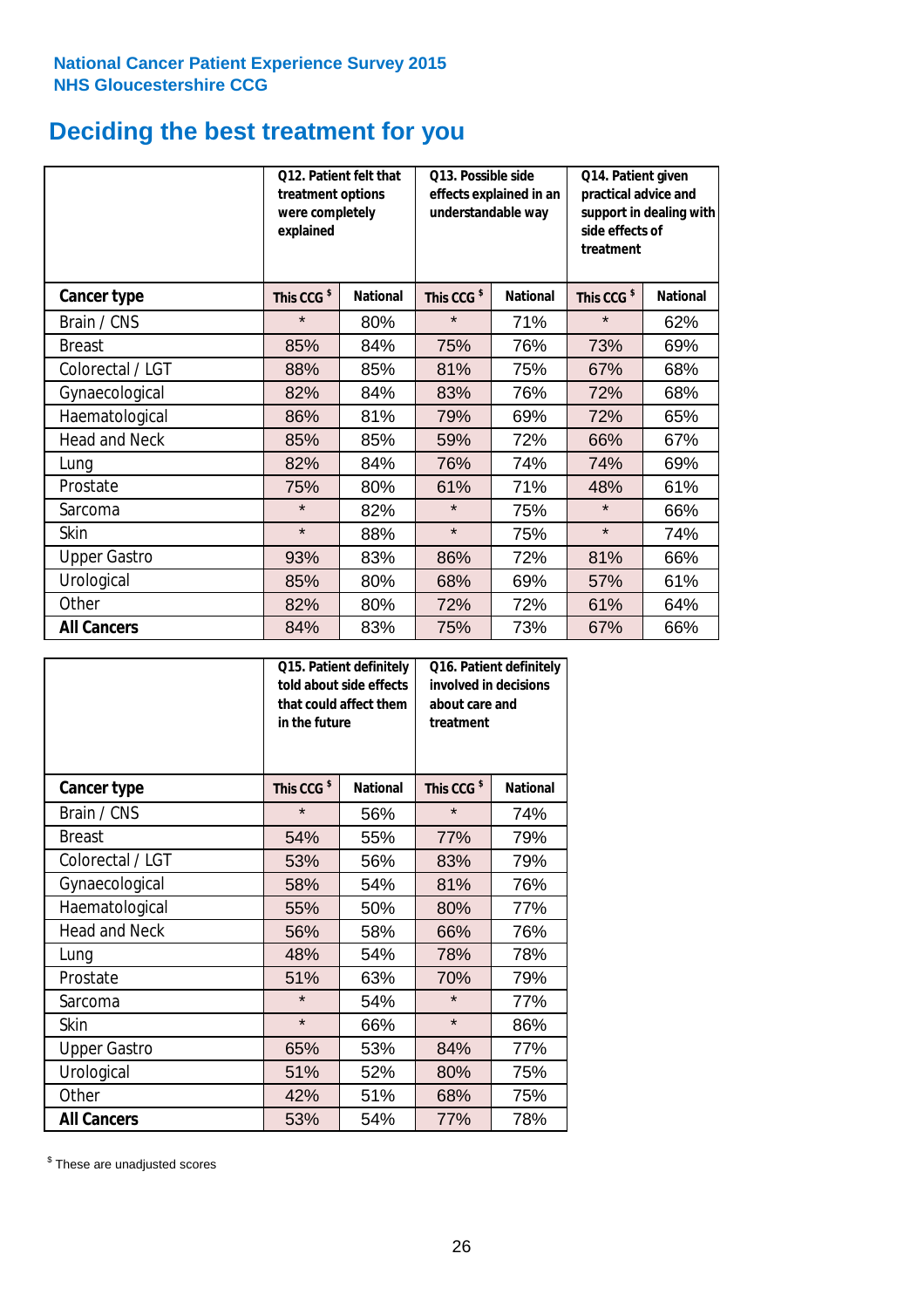# **Clinical Nurse Specialist**

|                      | would support them<br>through their<br>treatment | Q17. Patient given the<br>name of the CNS who | Q18. Patient found it<br>easy to contact their<br><b>CNS</b> |                 | <b>Q19. Get</b><br>understandable<br>answers to important<br>questions all or most<br>of the time |                 |  |
|----------------------|--------------------------------------------------|-----------------------------------------------|--------------------------------------------------------------|-----------------|---------------------------------------------------------------------------------------------------|-----------------|--|
| <b>Cancer type</b>   | This CCG <sup>\$</sup>                           | <b>National</b>                               | This CCG <sup>\$</sup>                                       | <b>National</b> | This CCG <sup>\$</sup>                                                                            | <b>National</b> |  |
| Brain / CNS          | $\star$                                          | 95%                                           | $\star$                                                      | 84%             | $\star$                                                                                           | 85%             |  |
| <b>Breast</b>        | 90%                                              | 94%                                           | 83%                                                          | 85%             | 86%                                                                                               | 88%             |  |
| Colorectal / LGT     | 90%                                              | 91%                                           | 92%                                                          | 88%             | 94%                                                                                               | 90%             |  |
| Gynaecological       | 96%                                              | 93%                                           | 97%                                                          | 86%             | 87%                                                                                               | 87%             |  |
| Haematological       | 79%                                              | 89%                                           | 82%                                                          | 89%             | 88%                                                                                               | 90%             |  |
| <b>Head and Neck</b> | 74%                                              | 88%                                           | $\star$                                                      | 86%             | 95%                                                                                               | 88%             |  |
| Lung                 | 87%                                              | 93%                                           | 91%                                                          | 89%             | 86%                                                                                               | 89%             |  |
| Prostate             | 83%                                              | 89%                                           | 80%                                                          | 83%             | 78%                                                                                               | 88%             |  |
| Sarcoma              | $\star$                                          | 87%                                           | $\star$                                                      | 86%             | $\star$                                                                                           | 88%             |  |
| Skin                 | $\star$                                          | 88%                                           | $\star$                                                      | 90%             | $\star$                                                                                           | 92%             |  |
| <b>Upper Gastro</b>  | 94%                                              | 92%                                           | 93%                                                          | 87%             | 95%                                                                                               | 88%             |  |
| Urological           | 76%                                              | 80%                                           | 88%                                                          | 85%             | 91%                                                                                               | 88%             |  |
| Other                | 74%                                              | 86%                                           | 92%                                                          | 86%             | 93%                                                                                               | 87%             |  |
| <b>All Cancers</b>   | 85%                                              | 90%                                           | 87%                                                          | 87%             | 89%                                                                                               | 88%             |  |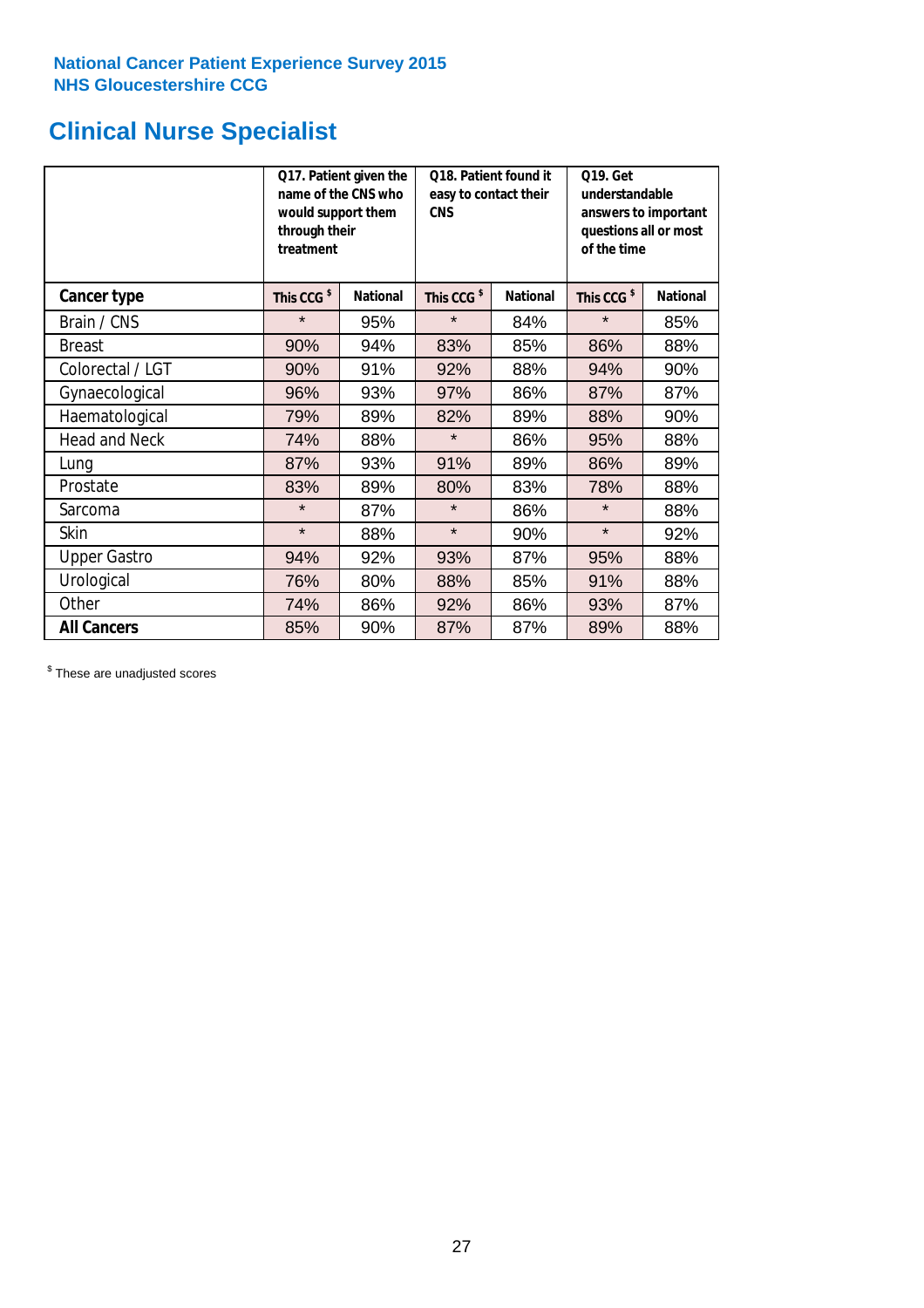### **Support for people with cancer**

|                     |                        | Q20. Hospital staff<br>gave information<br>about support groups |                        | Q21. Hospital staff<br>gave information<br>about impact cancer<br>could have on day to<br>day activities |                        | Q22. Hospital staff<br>gave information on<br>getting financial help |                        | Q23. Hospital staff told<br>patient they could get<br>free prescriptions |  |
|---------------------|------------------------|-----------------------------------------------------------------|------------------------|----------------------------------------------------------------------------------------------------------|------------------------|----------------------------------------------------------------------|------------------------|--------------------------------------------------------------------------|--|
| Cancer type         | This CCG <sup>\$</sup> | <b>National</b>                                                 | This CCG <sup>\$</sup> | <b>National</b>                                                                                          | This CCG <sup>\$</sup> | <b>National</b>                                                      | This CCG <sup>\$</sup> | <b>National</b>                                                          |  |
| Brain / CNS         | $\star$                | 85%                                                             | $\star$                | 80%                                                                                                      | $\star$                | 72%                                                                  | $\star$                | 79%                                                                      |  |
| <b>Breast</b>       | 93%                    | 88%                                                             | 81%                    | 85%                                                                                                      | 52%                    | 60%                                                                  | 75%                    | 80%                                                                      |  |
| Colorectal / LGT    | 84%                    | 82%                                                             | 85%                    | 82%                                                                                                      | 53%                    | 52%                                                                  | 91%                    | 83%                                                                      |  |
| Gynaecological      | 97%                    | 83%                                                             | 83%                    | 81%                                                                                                      | $\star$                | 58%                                                                  | $\star$                | 76%                                                                      |  |
| Haematological      | 82%                    | 82%                                                             | 78%                    | 82%                                                                                                      | 51%                    | 56%                                                                  | 83%                    | 86%                                                                      |  |
| Head and Neck       | 64%                    | 83%                                                             | 63%                    | 80%                                                                                                      | $\star$                | 55%                                                                  | $\star$                | 80%                                                                      |  |
| Lung                | 87%                    | 82%                                                             | 78%                    | 80%                                                                                                      | 67%                    | 68%                                                                  | $\star$                | 85%                                                                      |  |
| Prostate            | 75%                    | 85%                                                             | 74%                    | 81%                                                                                                      | 38%                    | 41%                                                                  | 71%                    | 76%                                                                      |  |
| Sarcoma             | $\star$                | 82%                                                             | $\star$                | 80%                                                                                                      | $\star$                | 57%                                                                  | $\star$                | 75%                                                                      |  |
| Skin                | $\star$                | 85%                                                             | $\star$                | 85%                                                                                                      | $\star$                | 51%                                                                  | $\star$                | 65%                                                                      |  |
| <b>Upper Gastro</b> | 93%                    | 82%                                                             | 94%                    | 78%                                                                                                      | 54%                    | 57%                                                                  | $\star$                | 83%                                                                      |  |
| Urological          | 65%                    | 71%                                                             | 62%                    | 70%                                                                                                      | 32%                    | 33%                                                                  | 70%                    | 69%                                                                      |  |
| Other               | 81%                    | 80%                                                             | 77%                    | 77%                                                                                                      | 43%                    | 53%                                                                  | 72%                    | 79%                                                                      |  |
| <b>All Cancers</b>  | 85%                    | 83%                                                             | 79%                    | 81%                                                                                                      | 50%                    | 55%                                                                  | 79%                    | 80%                                                                      |  |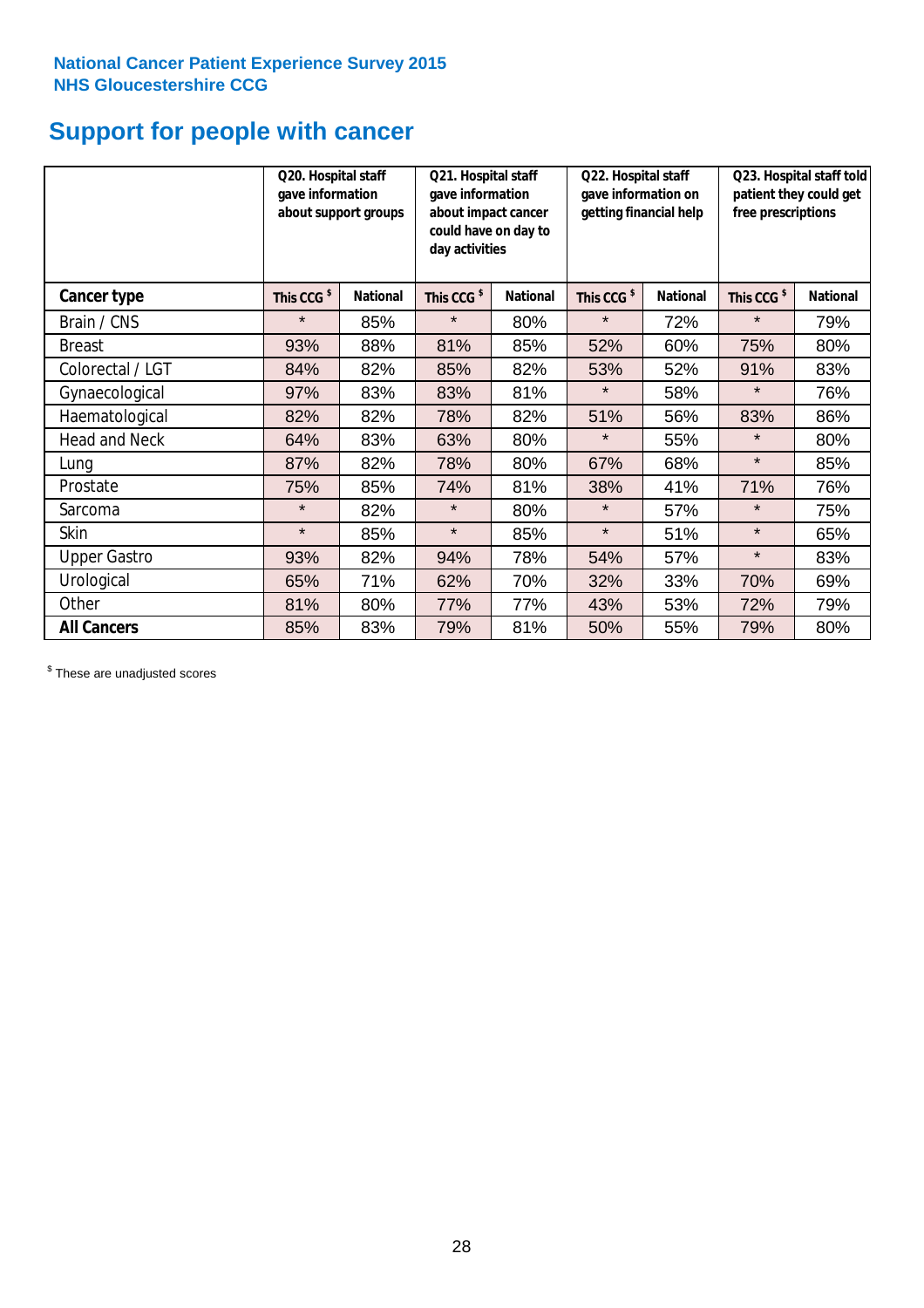### **Operations**

|                      | Q26. Staff explained<br>how operation had<br>gone in<br>understandable way |                 |  |  |
|----------------------|----------------------------------------------------------------------------|-----------------|--|--|
| <b>Cancer type</b>   | This CCG <sup>\$</sup>                                                     | <b>National</b> |  |  |
| Brain / CNS          | $\star$                                                                    | 75%             |  |  |
| <b>Breast</b>        | 82%                                                                        | 77%             |  |  |
| Colorectal / LGT     | 88%                                                                        | 81%             |  |  |
| Gynaecological       | 91%                                                                        | 79%             |  |  |
| Haematological       | 81%                                                                        | 75%             |  |  |
| <b>Head and Neck</b> | $\star$                                                                    | 77%             |  |  |
| Lung                 | $\star$                                                                    | 76%             |  |  |
| Prostate             | 69%                                                                        | 76%             |  |  |
| Sarcoma              | $\star$                                                                    | 80%             |  |  |
| Skin                 | $\star$                                                                    | 84%             |  |  |
| <b>Upper Gastro</b>  | $\star$                                                                    | 81%             |  |  |
| Urological           | 81%                                                                        | 74%             |  |  |
| Other                | 69%                                                                        | 78%             |  |  |
| <b>All Cancers</b>   | 81%                                                                        | 78%             |  |  |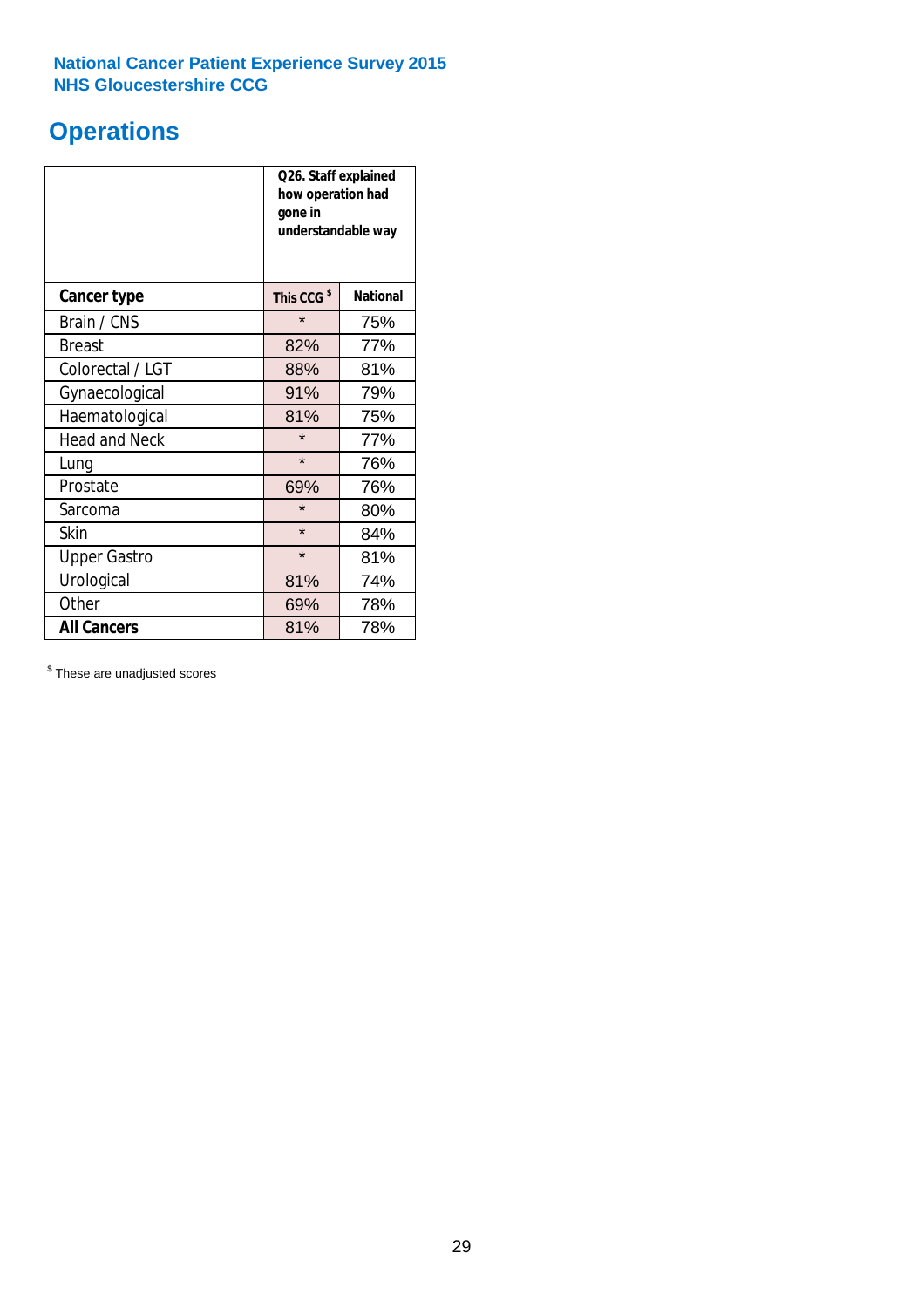# **Hospital care as an inpatient (Part 1 of 2)**

|                      |                        | Q28. Groups of doctors<br>or nurses did not talk<br>in front of patient as if<br>they were not there |                        | Q29. Patient had<br>confidence and trust in<br>all doctors treating<br>them |                        | Q30. Patient's family<br>or someone close<br>definitely had<br>opportunity to talk to<br>doctor |                        | Q31. Patient had<br>confidence and trust in I<br>all ward nurses |  |
|----------------------|------------------------|------------------------------------------------------------------------------------------------------|------------------------|-----------------------------------------------------------------------------|------------------------|-------------------------------------------------------------------------------------------------|------------------------|------------------------------------------------------------------|--|
| <b>Cancer type</b>   | This CCG <sup>\$</sup> | <b>National</b>                                                                                      | This CCG <sup>\$</sup> | <b>National</b>                                                             | This CCG <sup>\$</sup> | <b>National</b>                                                                                 | This CCG <sup>\$</sup> | <b>National</b>                                                  |  |
| Brain / CNS          | $\star$                | 68%                                                                                                  | $\star$                | 78%                                                                         | $\star$                | 65%                                                                                             | $\star$                | 67%                                                              |  |
| <b>Breast</b>        | 94%                    | 89%                                                                                                  | 93%                    | 86%                                                                         | 80%                    | 73%                                                                                             | 82%                    | 74%                                                              |  |
| Colorectal / LGT     | 72%                    | 75%                                                                                                  | 88%                    | 85%                                                                         | 74%                    | 72%                                                                                             | 75%                    | 68%                                                              |  |
| Gynaecological       | 81%                    | 84%                                                                                                  | 94%                    | 86%                                                                         | 71%                    | 71%                                                                                             | 69%                    | 69%                                                              |  |
| Haematological       | 88%                    | 80%                                                                                                  | 84%                    | 81%                                                                         | 71%                    | 75%                                                                                             | 71%                    | 73%                                                              |  |
| <b>Head and Neck</b> | 90%                    | 79%                                                                                                  | $\star$                | 85%                                                                         | $\star$                | 73%                                                                                             | 81%                    | 72%                                                              |  |
| Lung                 | $\star$                | 75%                                                                                                  | $\star$                | 82%                                                                         | $\star$                | 71%                                                                                             | $\star$                | 73%                                                              |  |
| Prostate             | 88%                    | 84%                                                                                                  | 79%                    | 87%                                                                         | 68%                    | 72%                                                                                             | 79%                    | 75%                                                              |  |
| Sarcoma              | $\star$                | 82%                                                                                                  | $\star$                | 85%                                                                         | $\star$                | 75%                                                                                             | $\star$                | 70%                                                              |  |
| Skin                 | $\star$                | 85%                                                                                                  | $\star$                | 90%                                                                         | $\star$                | 79%                                                                                             | $\star$                | 84%                                                              |  |
| <b>Upper Gastro</b>  | 74%                    | 75%                                                                                                  | 90%                    | 83%                                                                         | 76%                    | 72%                                                                                             | 77%                    | 70%                                                              |  |
| Urological           | 85%                    | 80%                                                                                                  | 89%                    | 84%                                                                         | 76%                    | 67%                                                                                             | 86%                    | 75%                                                              |  |
| Other                | 74%                    | 79%                                                                                                  | 79%                    | 79%                                                                         | 66%                    | 70%                                                                                             | 64%                    | 69%                                                              |  |
| <b>All Cancers</b>   | 84%                    | 81%                                                                                                  | 87%                    | 84%                                                                         | 73%                    | 72%                                                                                             | 76%                    | 72%                                                              |  |

|                      | Q32. Always / nearly<br>always enough nurses<br>on duty |                 | Q33. All staff asked<br>patient what name<br>they preferred to be<br>called by |                 | Q34. Always given<br>enough privacy when<br>discussing condition or<br>treatment |                 | Q35. Patient was able<br>to discuss worries or<br>fears with staff during<br>visit |                 |
|----------------------|---------------------------------------------------------|-----------------|--------------------------------------------------------------------------------|-----------------|----------------------------------------------------------------------------------|-----------------|------------------------------------------------------------------------------------|-----------------|
| <b>Cancer type</b>   | This CCG <sup>\$</sup>                                  | <b>National</b> | This CCG <sup>\$</sup>                                                         | <b>National</b> | This CCG <sup>\$</sup>                                                           | <b>National</b> | This CCG <sup>\$</sup>                                                             | <b>National</b> |
| Brain / CNS          | $\star$                                                 | 64%             | $\star$                                                                        | 69%             | $\star$                                                                          | 80%             | $\star$                                                                            | 44%             |
| <b>Breast</b>        | 73%                                                     | 69%             | 75%                                                                            | 60%             | 87%                                                                              | 86%             | 53%                                                                                | 53%             |
| Colorectal / LGT     | 64%                                                     | 61%             | 84%                                                                            | 70%             | 87%                                                                              | 84%             | 53%                                                                                | 54%             |
| Gynaecological       | 69%                                                     | 65%             | 76%                                                                            | 63%             | 85%                                                                              | 82%             | 52%                                                                                | 50%             |
| Haematological       | 59%                                                     | 63%             | 67%                                                                            | 67%             | 83%                                                                              | 86%             | 54%                                                                                | 55%             |
| <b>Head and Neck</b> | 67%                                                     | 67%             | 67%                                                                            | 66%             | 90%                                                                              | 85%             | $\star$                                                                            | 50%             |
| Lung                 | $\star$                                                 | 68%             | $\star$                                                                        | 71%             | $\star$                                                                          | 84%             | $\star$                                                                            | 49%             |
| Prostate             | 73%                                                     | 71%             | 88%                                                                            | 67%             | 82%                                                                              | 87%             | 57%                                                                                | 52%             |
| Sarcoma              | $\star$                                                 | 68%             | $\star$                                                                        | 71%             | $\star$                                                                          | 87%             | $\star$                                                                            | 52%             |
| Skin                 | $\star$                                                 | 81%             | $\star$                                                                        | 67%             | $\star$                                                                          | 89%             | $\star$                                                                            | 61%             |
| <b>Upper Gastro</b>  | 70%                                                     | 62%             | 84%                                                                            | 75%             | 90%                                                                              | 83%             | 63%                                                                                | 53%             |
| Urological           | 80%                                                     | 68%             | 92%                                                                            | 71%             | 89%                                                                              | 84%             | 53%                                                                                | 46%             |
| Other                | 63%                                                     | 62%             | 77%                                                                            | 66%             | 77%                                                                              | 82%             | 45%                                                                                | 48%             |
| <b>All Cancers</b>   | 69%                                                     | 66%             | 79%                                                                            | 67%             | 86%                                                                              | 85%             | 53%                                                                                | 52%             |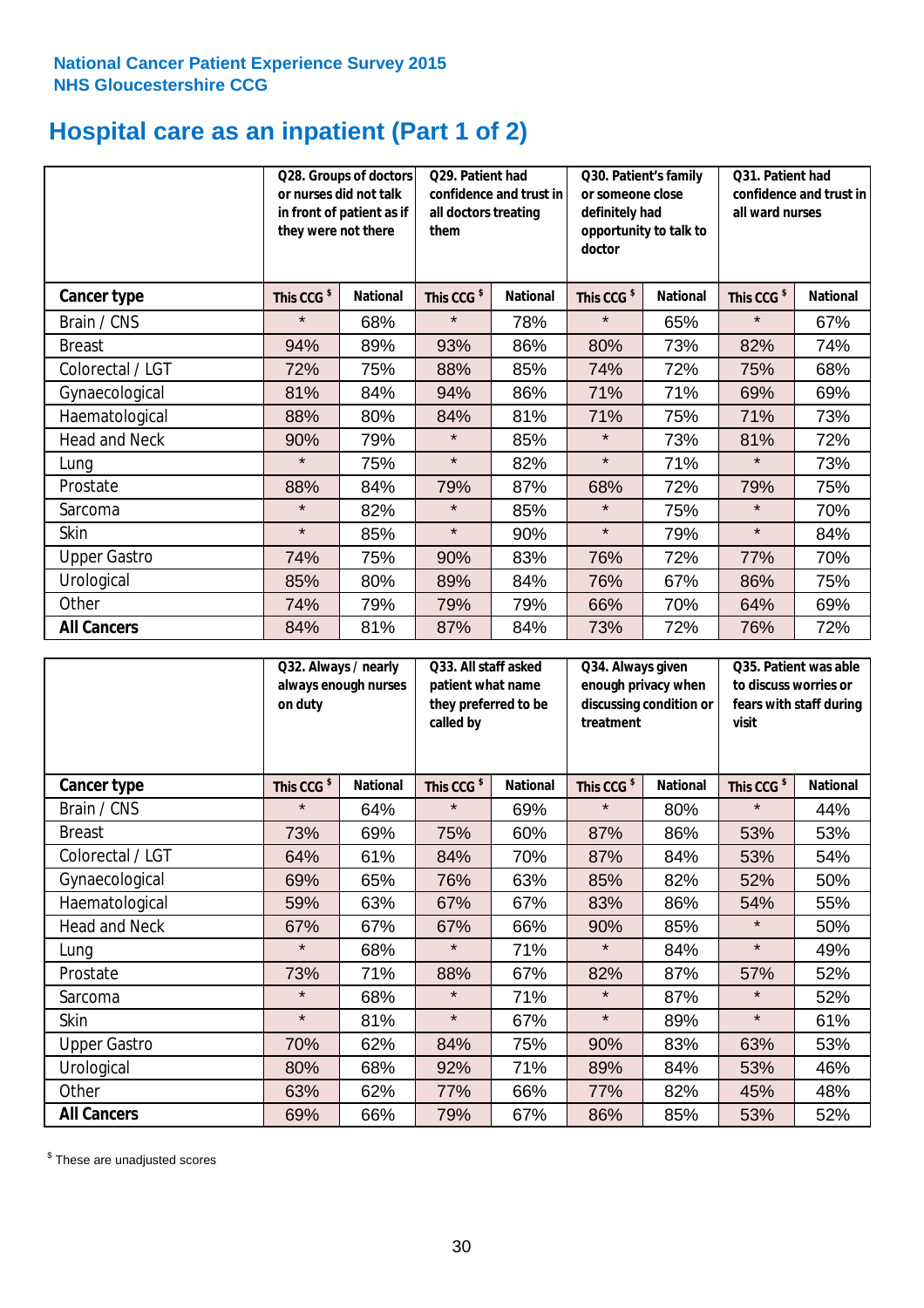# **Hospital care as an inpatient (Part 2 of 2)**

|                      | Q36. Hospital staff<br>definitely did<br>everything to help<br>control pain |                 | Q37. Always treated<br>with respect and<br>dignity by staff |                 | Q38. Given clear<br>written information<br>about what should /<br>should not do post<br>discharge |                 | Q39. Staff told patient<br>who to contact if<br>worried post discharge |                 |
|----------------------|-----------------------------------------------------------------------------|-----------------|-------------------------------------------------------------|-----------------|---------------------------------------------------------------------------------------------------|-----------------|------------------------------------------------------------------------|-----------------|
| Cancer type          | This CCG <sup>\$</sup>                                                      | <b>National</b> | This CCG <sup>\$</sup>                                      | <b>National</b> | This CCG <sup>\$</sup>                                                                            | <b>National</b> | This CCG <sup>\$</sup>                                                 | <b>National</b> |
| Brain / CNS          | $\star$                                                                     | 82%             | $\star$                                                     | 84%             | $\star$                                                                                           | 79%             | $\star$                                                                | 91%             |
| <b>Breast</b>        | 89%                                                                         | 86%             | 90%                                                         | 88%             | 90%                                                                                               | 90%             | 98%                                                                    | 95%             |
| Colorectal / LGT     | 84%                                                                         | 84%             | 85%                                                         | 86%             | 88%                                                                                               | 83%             | 94%                                                                    | 94%             |
| Gynaecological       | 88%                                                                         | 83%             | 83%                                                         | 85%             | 88%                                                                                               | 86%             | 91%                                                                    | 93%             |
| Haematological       | 82%                                                                         | 84%             | 89%                                                         | 89%             | 69%                                                                                               | 79%             | 97%                                                                    | 95%             |
| <b>Head and Neck</b> | $\star$                                                                     | 84%             | 81%                                                         | 88%             | $\star$                                                                                           | 86%             | $\star$                                                                | 92%             |
| Lung                 | $\star$                                                                     | 83%             | $\star$                                                     | 87%             | $\star$                                                                                           | 81%             | $\star$                                                                | 92%             |
| Prostate             | 87%                                                                         | 85%             | 85%                                                         | 91%             | 78%                                                                                               | 87%             | 91%                                                                    | 94%             |
| Sarcoma              | $\star$                                                                     | 86%             | $\star$                                                     | 91%             | $\star$                                                                                           | 83%             | $\star$                                                                | 94%             |
| Skin                 | $\star$                                                                     | 88%             | $\star$                                                     | 93%             | $\star$                                                                                           | 91%             | $\star$                                                                | 97%             |
| <b>Upper Gastro</b>  | 83%                                                                         | 83%             | 94%                                                         | 86%             | 76%                                                                                               | 79%             | 97%                                                                    | 93%             |
| Urological           | 88%                                                                         | 80%             | 94%                                                         | 88%             | 90%                                                                                               | 83%             | 93%                                                                    | 90%             |
| Other                | 72%                                                                         | 82%             | 85%                                                         | 85%             | 73%                                                                                               | 80%             | 92%                                                                    | 92%             |
| <b>All Cancers</b>   | 85%                                                                         | 84%             | 88%                                                         | 87%             | 83%                                                                                               | 84%             | 95%                                                                    | 94%             |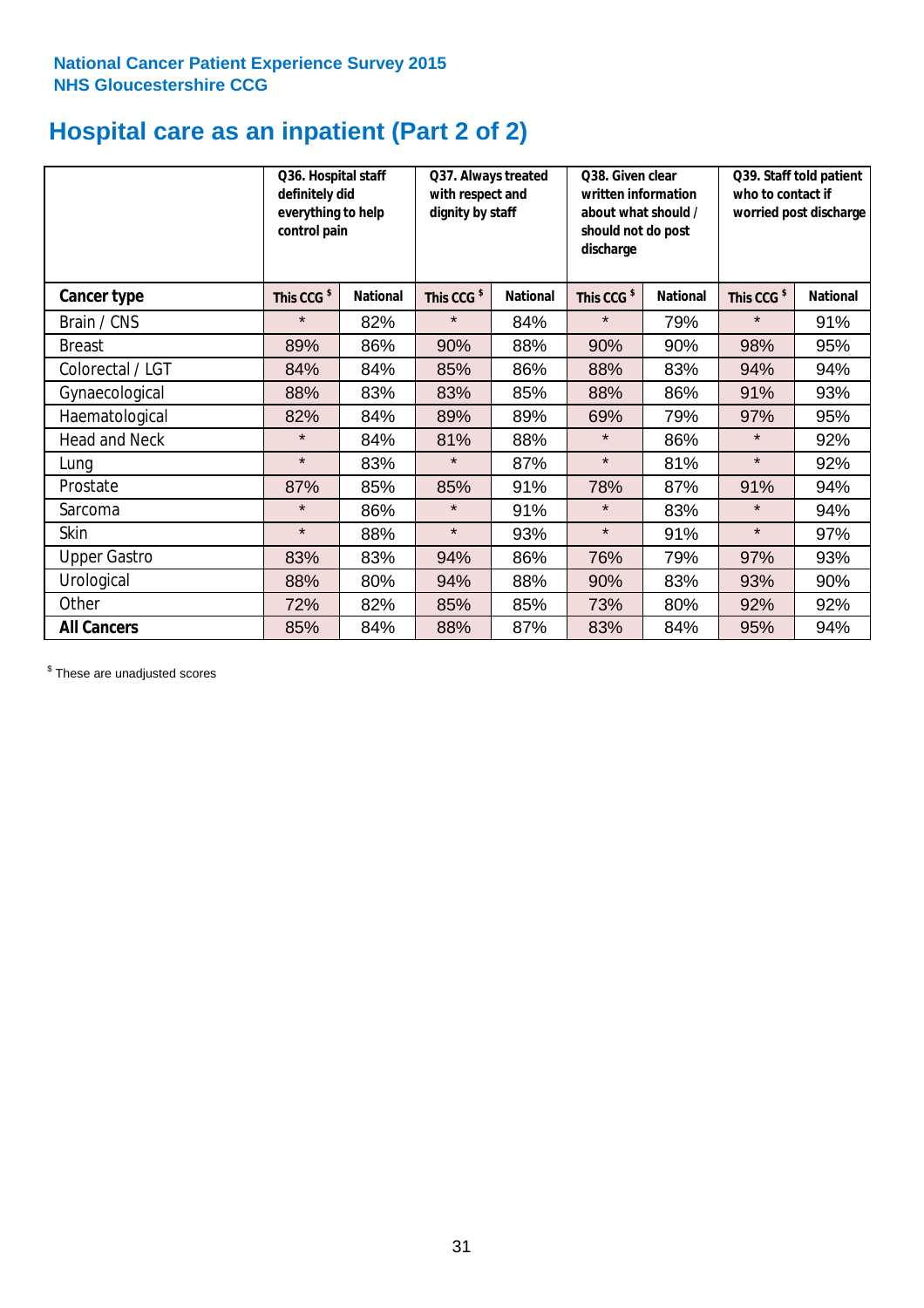# **Hospital care as a day patient / outpatient**

|                      | to discuss worries or<br>visit | Q41. Patient was able<br>fears with staff during | Q42. Doctor had the<br>right notes and other<br>documentation with<br>them |                 | Q44. Beforehand<br>patient had all<br>information needed<br>about radiotherapy<br>treatment |                 | Q45. Patient given<br>understandable<br>information about<br>whether radiotherapy<br>was working |                 |
|----------------------|--------------------------------|--------------------------------------------------|----------------------------------------------------------------------------|-----------------|---------------------------------------------------------------------------------------------|-----------------|--------------------------------------------------------------------------------------------------|-----------------|
| <b>Cancer type</b>   | This CCG <sup>\$</sup>         | <b>National</b>                                  | This CCG <sup>\$</sup>                                                     | <b>National</b> | This CCG <sup>\$</sup>                                                                      | <b>National</b> | This CCG <sup>\$</sup>                                                                           | <b>National</b> |
| Brain / CNS          | $\star$                        | 65%                                              | $\star$                                                                    | 94%             | $\star$                                                                                     | 85%             | $\star$                                                                                          | 52%             |
| <b>Breast</b>        | 66%                            | 70%                                              | 96%                                                                        | 95%             | 87%                                                                                         | 87%             | 63%                                                                                              | 60%             |
| Colorectal / LGT     | 75%                            | 73%                                              | 97%                                                                        | 95%             | $\star$                                                                                     | 85%             | $\star$                                                                                          | 55%             |
| Gynaecological       | 73%                            | 70%                                              | 95%                                                                        | 96%             | $\star$                                                                                     | 85%             | $\star$                                                                                          | 64%             |
| Haematological       | 69%                            | 74%                                              | 94%                                                                        | 97%             | 73%                                                                                         | 82%             | 48%                                                                                              | 64%             |
| <b>Head and Neck</b> | 65%                            | 69%                                              | 100%                                                                       | 95%             | $\star$                                                                                     | 86%             | $\star$                                                                                          | 60%             |
| Lung                 | 39%                            | 69%                                              | 100%                                                                       | 96%             | $\star$                                                                                     | 86%             | $\star$                                                                                          | 59%             |
| Prostate             | 66%                            | 69%                                              | 93%                                                                        | 95%             | $\star$                                                                                     | 88%             | $\star$                                                                                          | 61%             |
| Sarcoma              | $\star$                        | 68%                                              | $\star$                                                                    | 97%             | $\star$                                                                                     | 88%             | $\star$                                                                                          | 63%             |
| Skin                 | $\star$                        | 73%                                              | $\star$                                                                    | 96%             | n.a.                                                                                        | 81%             | n.a.                                                                                             | 63%             |
| <b>Upper Gastro</b>  | 74%                            | 68%                                              | 100%                                                                       | 95%             | $\star$                                                                                     | 85%             | $\star$                                                                                          | 57%             |
| Urological           | 74%                            | 65%                                              | 97%                                                                        | 95%             | $\star$                                                                                     | 81%             | $\star$                                                                                          | 53%             |
| Other                | 66%                            | 67%                                              | 93%                                                                        | 95%             | 73%                                                                                         | 83%             | $\star$                                                                                          | 59%             |
| <b>All Cancers</b>   | 68%                            | 70%                                              | 96%                                                                        | 96%             | 83%                                                                                         | 86%             | 57%                                                                                              | 60%             |

|                      | O47. Beforehand<br>patient had all<br>information needed<br>about chemotherapy<br>treatment |                 | Q48. Patient given<br>understandable<br>information about<br>whether<br>chemotherapy was<br>working |                 |  |
|----------------------|---------------------------------------------------------------------------------------------|-----------------|-----------------------------------------------------------------------------------------------------|-----------------|--|
| <b>Cancer type</b>   | This CCG <sup>\$</sup>                                                                      | <b>National</b> | This CCG <sup>\$</sup>                                                                              | <b>National</b> |  |
| Brain / CNS          | $\star$                                                                                     | 82%             | $\star$                                                                                             | 57%             |  |
| <b>Breast</b>        | 84%                                                                                         | 83%             | 62%                                                                                                 | 62%             |  |
| Colorectal / LGT     | 84%                                                                                         | 86%             | 65%                                                                                                 | 65%             |  |
| Gynaecological       | 85%                                                                                         | 86%             | 66%                                                                                                 | 68%             |  |
| Haematological       | 90%                                                                                         | 85%             | 78%                                                                                                 | 75%             |  |
| <b>Head and Neck</b> | $\star$                                                                                     | 80%             | $\star$                                                                                             | 52%             |  |
| Lung                 | 81%                                                                                         | 85%             | 54%                                                                                                 | 68%             |  |
| Prostate             | $\star$                                                                                     | 83%             | $\star$                                                                                             | 69%             |  |
| Sarcoma              | $\star$                                                                                     | 82%             | $\star$                                                                                             | 70%             |  |
| Skin                 | $\star$                                                                                     | 92%             | $\star$                                                                                             | 80%             |  |
| <b>Upper Gastro</b>  | 79%                                                                                         | 83%             | 79%                                                                                                 | 64%             |  |
| Urological           | 88%                                                                                         | 83%             | 55%                                                                                                 | 66%             |  |
| Other                | 84%                                                                                         | 85%             | 73%                                                                                                 | 70%             |  |
| <b>All Cancers</b>   | 84%                                                                                         | 84%             | 67%                                                                                                 | 68%             |  |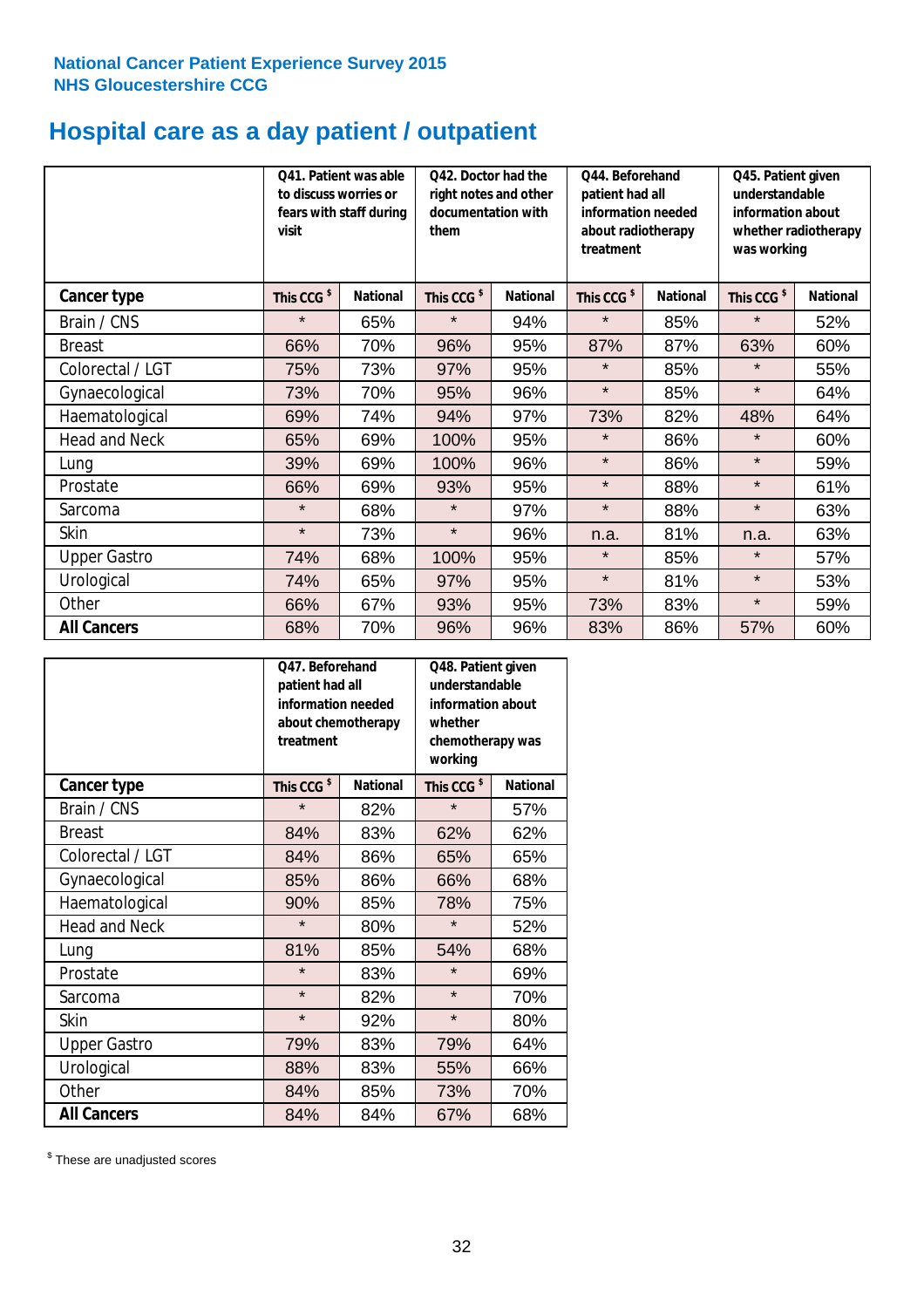### **Home care and support**

|                      | Q49. Hospital staff<br>gave family or | someone close all the<br>information needed to<br>help with care at home | Q50. Patient definitely<br>given enough support<br>from health or social<br>services during<br>treatment |                        | Q51. Patient definitely<br>given enough support<br>from health or social<br>services after<br>treatment |     |
|----------------------|---------------------------------------|--------------------------------------------------------------------------|----------------------------------------------------------------------------------------------------------|------------------------|---------------------------------------------------------------------------------------------------------|-----|
| <b>Cancer type</b>   | This CCG <sup>\$</sup>                | <b>National</b><br>This CCG <sup>\$</sup><br><b>National</b>             |                                                                                                          | This CCG <sup>\$</sup> | <b>National</b>                                                                                         |     |
| Brain / CNS          | $\star$                               | 56%                                                                      | $\star$                                                                                                  | 44%                    | $\star$                                                                                                 | 44% |
| <b>Breast</b>        | 58%                                   | 57%                                                                      | 57%                                                                                                      | 54%                    | 44%                                                                                                     | 40% |
| Colorectal / LGT     | 62%                                   | 60%                                                                      | 79%                                                                                                      | 62%                    | 64%                                                                                                     | 52% |
| Gynaecological       | 54%                                   | 56%                                                                      | $\star$                                                                                                  | 52%                    | $\star$                                                                                                 | 42% |
| Haematological       | 55%                                   | 60%                                                                      | 60%                                                                                                      | 52%                    | 51%                                                                                                     | 43% |
| <b>Head and Neck</b> | 50%                                   | 59%                                                                      | 59%                                                                                                      | 53%                    | $\star$                                                                                                 | 50% |
| Lung                 | 35%                                   | 57%                                                                      | 42%                                                                                                      | 52%                    | $\star$                                                                                                 | 42% |
| Prostate             | 53%                                   | 55%                                                                      | 50%                                                                                                      | 47%                    | $\star$                                                                                                 | 43% |
| Sarcoma              | $\star$                               | 59%                                                                      | $\star$                                                                                                  | 58%                    | $\star$                                                                                                 | 53% |
| Skin                 | $\star$                               | 67%                                                                      | $\star$                                                                                                  | 58%                    | $\star$                                                                                                 | 61% |
| <b>Upper Gastro</b>  | 55%                                   | 59%                                                                      | 63%                                                                                                      | 54%                    | $\star$                                                                                                 | 45% |
| Urological           | 62%                                   | 55%                                                                      | 50%                                                                                                      | 47%                    | 55%                                                                                                     | 44% |
| Other                | 56%                                   | 54%                                                                      | 63%                                                                                                      | 55%                    | 54%                                                                                                     | 48% |
| <b>All Cancers</b>   | 56%                                   | 58%                                                                      | 61%                                                                                                      | 54%                    | 51%                                                                                                     | 45% |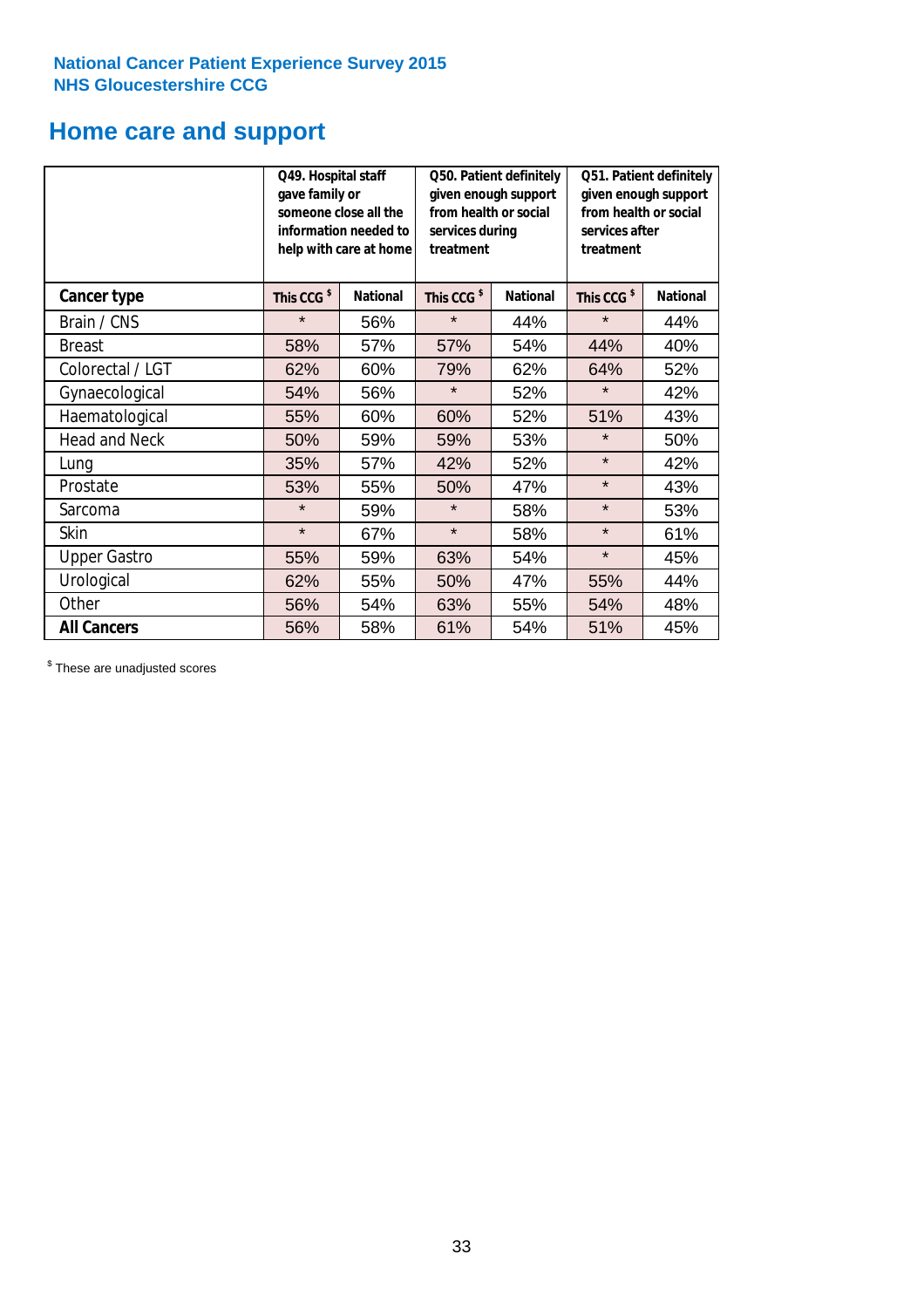### **Care from your general practice**

|                      | information about<br>treatment | Q52. GP given enough<br>patient's condition and | Q53. Practice staff<br>definitely did<br>everything they could<br>to support patient |                 |  |
|----------------------|--------------------------------|-------------------------------------------------|--------------------------------------------------------------------------------------|-----------------|--|
| <b>Cancer type</b>   | This CCG <sup>\$</sup>         | <b>National</b>                                 | This CCG <sup>\$</sup>                                                               | <b>National</b> |  |
| Brain / CNS          | $\star$                        | 94%                                             | $\star$                                                                              | 59%             |  |
| <b>Breast</b>        | 93%                            | 96%                                             | 65%                                                                                  | 63%             |  |
| Colorectal / LGT     | 96%                            | 95%                                             | 71%                                                                                  | 63%             |  |
| Gynaecological       | 100%                           | 95%                                             | 72%                                                                                  | 59%             |  |
| Haematological       | 94%                            | 96%                                             | 70%                                                                                  | 61%             |  |
| <b>Head and Neck</b> | 96%                            | 93%                                             | 67%                                                                                  | 60%             |  |
| Lung                 | 88%                            | 95%                                             | 69%                                                                                  | 62%             |  |
| Prostate             | 98%                            | 95%                                             | 61%                                                                                  | 67%             |  |
| Sarcoma              | $\star$                        | 97%                                             | $\star$                                                                              | 65%             |  |
| <b>Skin</b>          | $\star$                        | 97%                                             | $\star$                                                                              | 71%             |  |
| <b>Upper Gastro</b>  | 95%                            | 94%                                             | 82%                                                                                  | 62%             |  |
| Urological           | 88%                            | 95%                                             | 72%                                                                                  | 64%             |  |
| Other                | 94%                            | 95%                                             | 51%                                                                                  | 61%             |  |
| <b>All Cancers</b>   | 94%                            | 95%                                             | 67%                                                                                  | 63%             |  |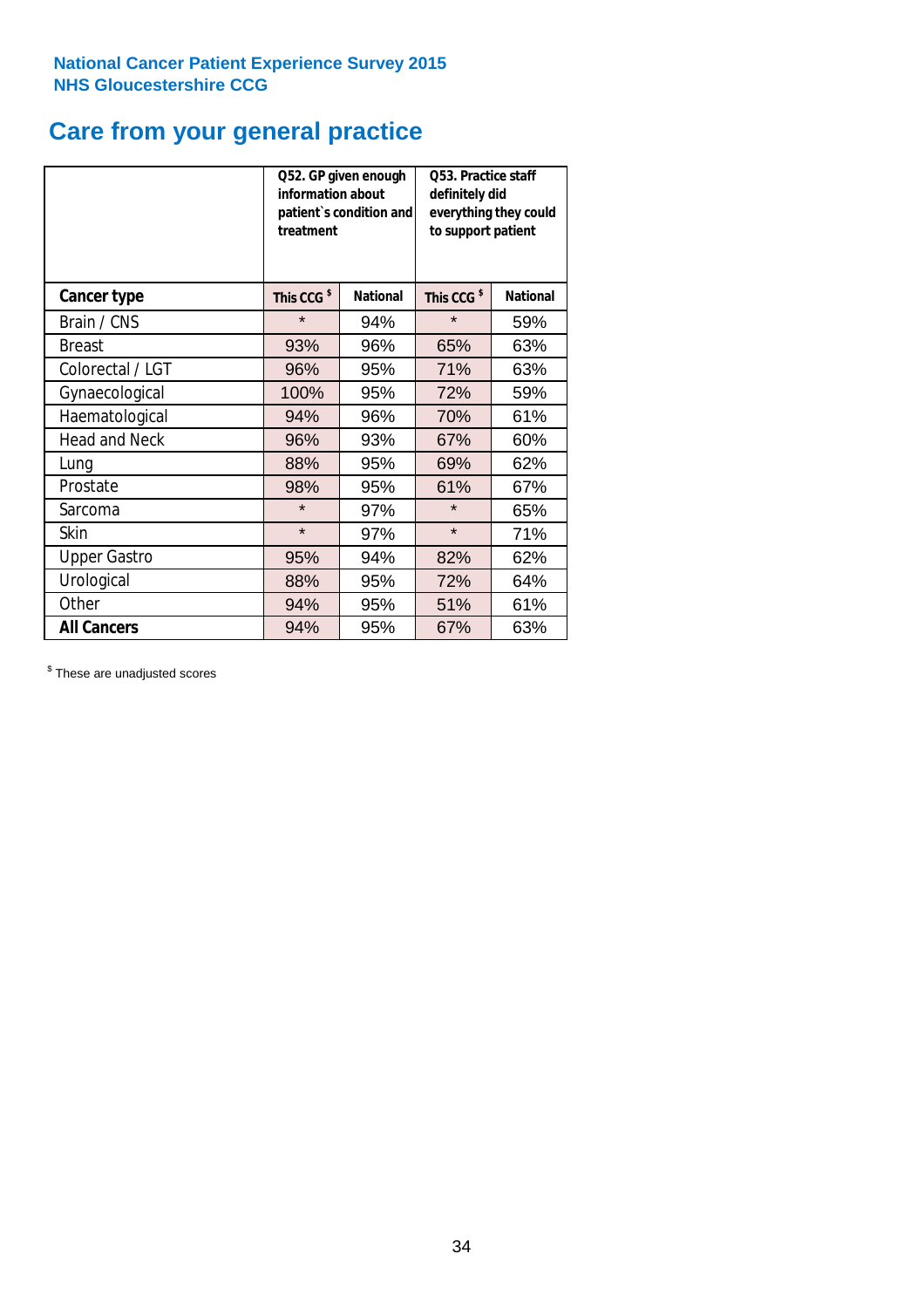### **Your overall NHS care**

|                     | Q54. Hospital and<br>community staff<br>always worked well<br>together |                 | Q55. Patient given a<br>care plan |                 | Q56. Overall the<br>administration of the<br>care was very good /<br>qood |                 | Q57. Length of time for<br>attending clinics and<br>appointments was<br>right |                 |
|---------------------|------------------------------------------------------------------------|-----------------|-----------------------------------|-----------------|---------------------------------------------------------------------------|-----------------|-------------------------------------------------------------------------------|-----------------|
| Cancer type         | This CCG <sup>\$</sup>                                                 | <b>National</b> | This CCG <sup>\$</sup>            | <b>National</b> | This CCG <sup>\$</sup>                                                    | <b>National</b> | This CCG <sup>\$</sup>                                                        | <b>National</b> |
| Brain / CNS         | $\star$                                                                | 45%             | $\star$                           | 29%             | $\star$                                                                   | 84%             | $\star$                                                                       | 60%             |
| <b>Breast</b>       | 64%                                                                    | 60%             | 30%                               | 35%             | 93%                                                                       | 90%             | 57%                                                                           | 64%             |
| Colorectal / LGT    | 64%                                                                    | 60%             | 29%                               | 36%             | 93%                                                                       | 88%             | 64%                                                                           | 68%             |
| Gynaecological      | 48%                                                                    | 58%             | 26%                               | 29%             | 86%                                                                       | 89%             | 60%                                                                           | 66%             |
| Haematological      | 68%                                                                    | 63%             | 24%                               | 33%             | 91%                                                                       | 92%             | 51%                                                                           | 62%             |
| Head and Neck       | 56%                                                                    | 58%             | 41%                               | 34%             | 84%                                                                       | 89%             | 64%                                                                           | 65%             |
| Lung                | 64%                                                                    | 63%             | 33%                               | 32%             | 85%                                                                       | 89%             | 53%                                                                           | 70%             |
| Prostate            | 52%                                                                    | 63%             | 24%                               | 36%             | 83%                                                                       | 87%             | 56%                                                                           | 71%             |
| Sarcoma             | $\star$                                                                | 60%             | $\star$                           | 31%             | $\star$                                                                   | 90%             | $\star$                                                                       | 63%             |
| Skin                | $\star$                                                                | 69%             | $\star$                           | 39%             | $\star$                                                                   | 89%             | $\star$                                                                       | 73%             |
| <b>Upper Gastro</b> | 73%                                                                    | 58%             | 39%                               | 36%             | 98%                                                                       | 88%             | 86%                                                                           | 66%             |
| Urological          | 67%                                                                    | 62%             | 23%                               | 26%             | 88%                                                                       | 84%             | 77%                                                                           | 73%             |
| Other               | 48%                                                                    | 56%             | 31%                               | 29%             | 85%                                                                       | 87%             | 50%                                                                           | 61%             |
| <b>All Cancers</b>  | 61%                                                                    | 61%             | 28%                               | 33%             | 90%                                                                       | 89%             | 60%                                                                           | 66%             |

|                      | Q58. Taking part in<br>cancer research | discussed with patient | Q59. Patient's average<br>rating of care scored<br>from very poor to very<br>good |                 |  |
|----------------------|----------------------------------------|------------------------|-----------------------------------------------------------------------------------|-----------------|--|
| <b>Cancer type</b>   | This CCG <sup>\$</sup>                 | <b>National</b>        | This CCG <sup>\$</sup>                                                            | <b>National</b> |  |
| Brain / CNS          | $\star$                                | 32%                    | $\star$                                                                           | 8.5             |  |
| <b>Breast</b>        | 14%                                    | 28%                    | 8.9                                                                               | 8.8             |  |
| Colorectal / LGT     | 13%                                    | 22%                    | 9.0                                                                               | 8.7             |  |
| Gynaecological       | 6%                                     | 27%                    | 8.5                                                                               | 8.7             |  |
| Haematological       | 33%                                    | 36%                    | 8.8                                                                               | 8.8             |  |
| <b>Head and Neck</b> | 9%                                     | 21%                    | 8.9                                                                               | 8.6             |  |
| Lung                 | 31%                                    | 34%                    | 8.5                                                                               | 8.6             |  |
| Prostate             | 25%                                    | 35%                    | 8.0                                                                               | 8.6             |  |
| Sarcoma              | $\star$                                | 29%                    | $\star$                                                                           | 8.7             |  |
| Skin                 | $\star$                                | 17%                    | $\star$                                                                           | 8.9             |  |
| <b>Upper Gastro</b>  | 26%                                    | 30%                    | 9.1                                                                               | 8.6             |  |
| Urological           | 16%                                    | 14%                    | 8.6                                                                               | 8.5             |  |
| Other                | 21%                                    | 31%                    | 8.3                                                                               | 8.6             |  |
| <b>All Cancers</b>   | 20%                                    | 28%                    | 8.7                                                                               | 8.7             |  |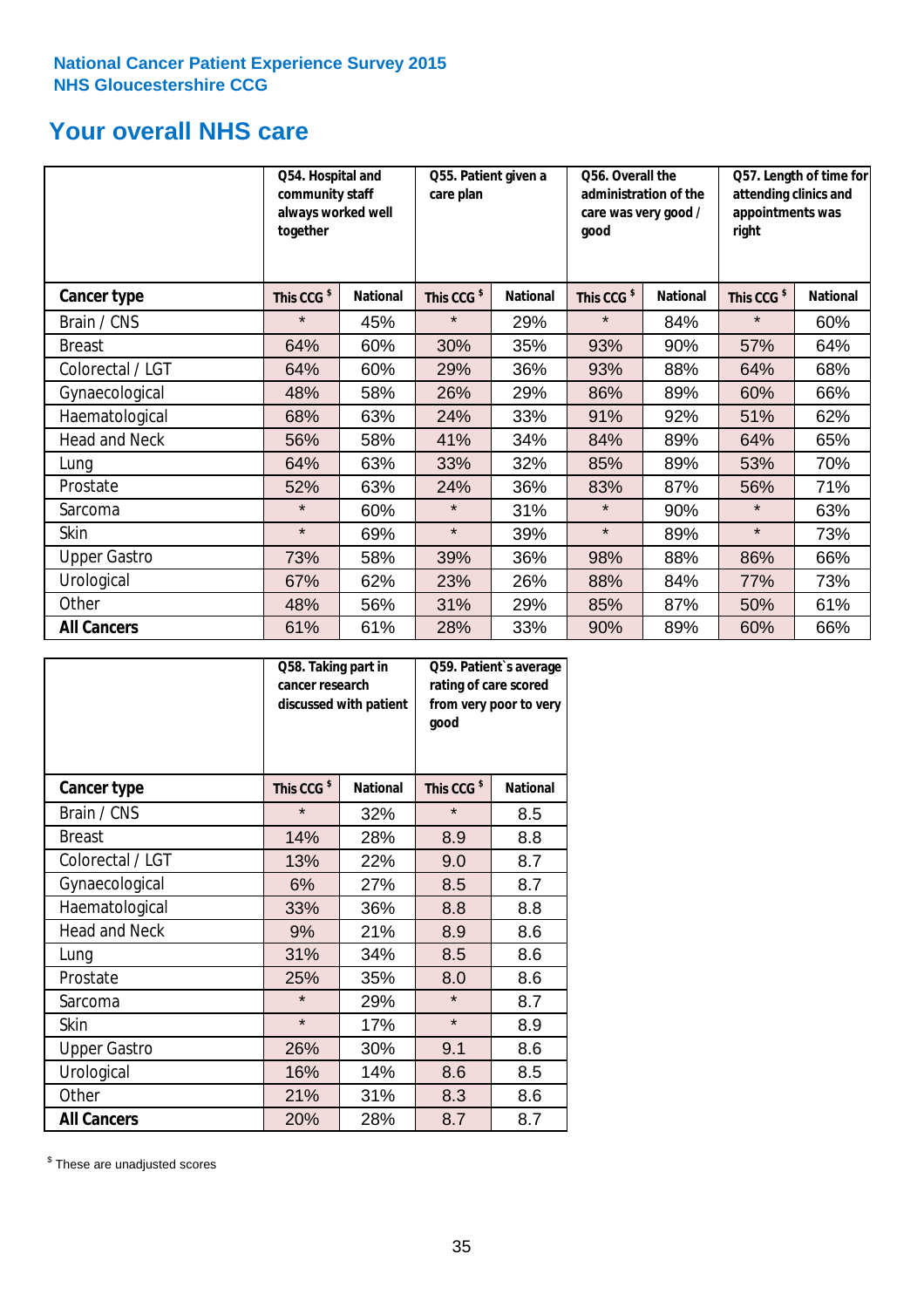### **Annex**

### **Methodology**

The sample for the survey included all adult (aged 16 and over) NHS patients, with a confirmed primary diagnosis of cancer, discharged from an NHS Trust after an inpatient episode or day case attendance for cancer related treatment in the months of April, May and June 2015.

The patients included in the sample had relevant cancer ICD10 codes (C00-99 excluding C44 and C84, and D05) in the first diagnosis field of their patient records, applied to their patient files by the relevant NHS Trust, and were alive at the point at which fieldwork commenced. Deceased checks were undertaken on up to three occasions during fieldwork, to ensure that questionnaires were not sent to patients who had died since their treatment.

Trust samples were checked rigorously for duplicates and patient lists were also de-duplicated nationally to ensure that patients did not receive multiple copies of questionnaires.

The fieldwork for the survey was undertaken between October 2015 and March 2016.

For the first time, the survey used a mixed mode methodology. Questionnaires were sent by post with two reminders where necesssary, but also included an option to complete online. A Freephone helpline was available for respondents to ask questions about the survey, to enable them to complete their questionnaires over the phone, and to provide access to a translation and interpreting facility for those whose first language was not English.

The Health Research Authority supported the survey by granting Section 251 approval.

#### **Further information**

Further information on survey methodology, as well as all of the national and local reports and data, is available at www.ncpes.co.uk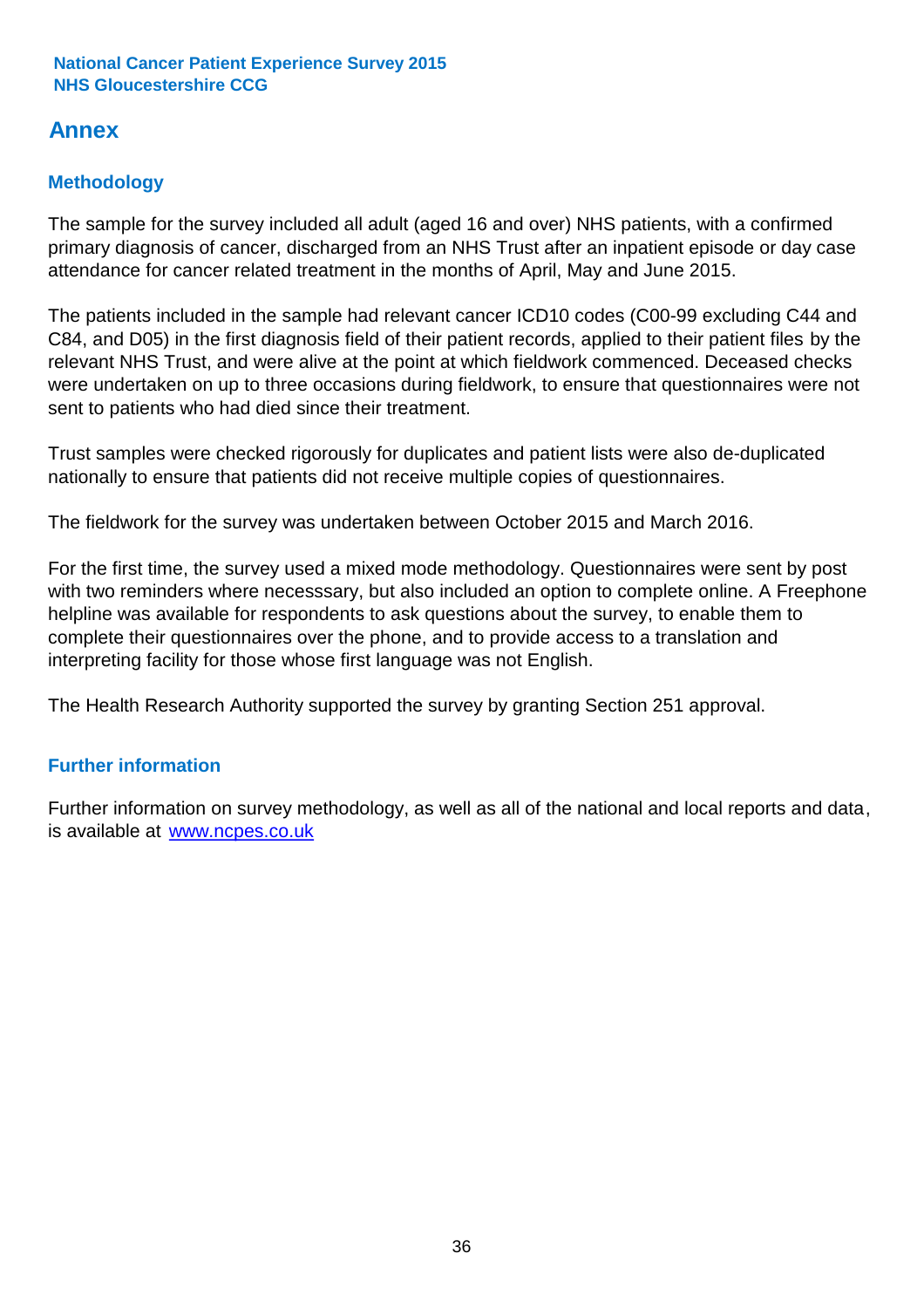#### **Redevelopment of the 2015 survey**

A number of significant changes have been made to the National Cancer Patient Experience Survey in 2015:

- the length of the questionnaire has been reduced
- response options have been reviewed and changed to make them consistent throughout the survey
- some of the questions and / or answer options have been changed so that they are now in line with questions in other patient surveys (e.g. the Care Quality Commission national patient surveys), to improve comparability between them
- the topic areas within the questionnaire have been redesigned to capture the whole patient journey.

There are 50 questions in the questionnaire that relate directly to patient experience. Of these, 14 remain unchanged from previous years; and a further 21 have been slightly amended. We draw caution in directly comparing data from the 2015 survey to the findings of the previous CPES surveys, even for identical questions. Changes in the structure of the survey instrument (questionnaire) and also the administration of the survey (calendar period and length of time from sampling to field work start and completion) may influence nationwide averages, although these features will not greatly impact on relative comparisons (e.g. between patient groups or hospitals).

The other 15 questions are either new or substantially changed from previous years.

It is expected that there will be few, if any changes, to the questionnaire going forward so we will be able to compare the results year on year. Where changes are necessary they are expected to be for methodological reasons or to improve question reliability.

Another significant change in 2015 is that an online version of the questionnaire has been developed. The online version was developed to make the questionnaire more accessible for respondents. This may have an impact on the demographic characteristics of the respondents. This may be an improvement if previously underrepresented groups have responded. However, changes to the demographics of respondents may have implications on the overall results - and again, leads us to draw caution in directly comparing results with previous years.

#### **Official Statistics**

The 2015 survey data has been published for the first time as Official Statistics. The 2015 survey data has been produced and published in line with the Code of Practice for Official Statistics.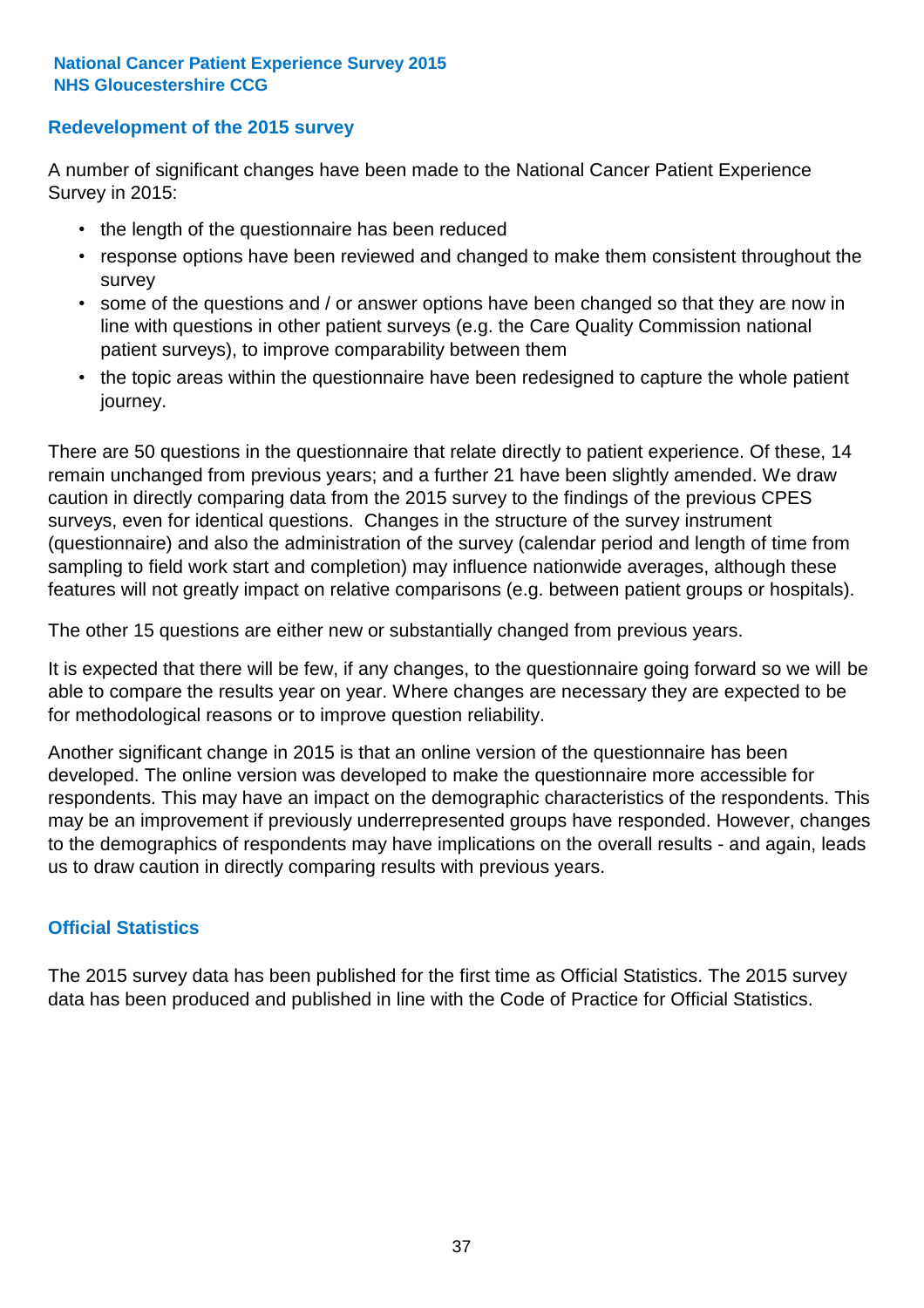#### **Scoring methodologies**

49 of the 50 questions relating directly to patient experience have been summarised as the score of the percentage of patients who reported a positive experience. For example:

- question 6 asks: "Overall, how did you feel about the length of time you had to wait for your test to be done?". Responses have been recorded as positive only for those patients who selected the first option ("It was about right")
- question 11 asks: "When you were told you had cancer, were you given written information about the type of cancer you had?". Responses have been recorded as positive only for those patients who selected the first option ("Yes, and it was easy to understand").

Where options do not provide any information on positive/negative patient experience (e.g. "Don't know / can't remember"), they are excluded from the score.

The other question (question 59) asks respondents to rate their overall care on a scale of 0 to 10. Scores have been given as an average on this scale.

A copy of the 2015 questionnaire, marked up with all of these scoring conventions, is available at www.ncpes.co.uk

Further details on the scoring methodology can be found in the technical document for the survey, available at <u>www.ncpes.co.uk</u>

#### **Case-mix adjustment**

For the first time in 2015, case-mix adjusted findings are being presented alongside unadjusted results for CCGs. Case-mix adjustment allows us to account for the impact that differing patient populations might have on results. By using the case-mix adjusted estimates we can obtain a greater understanding of how a CCG is performing given their patient population.

The factors taken into account in this case-mix adjustment are gender, age, ethnic group, deprivation, and tumour group.

For further details on case-mix adjustment, please refer to the technical document for the survey, available at www.ncpes.co.uk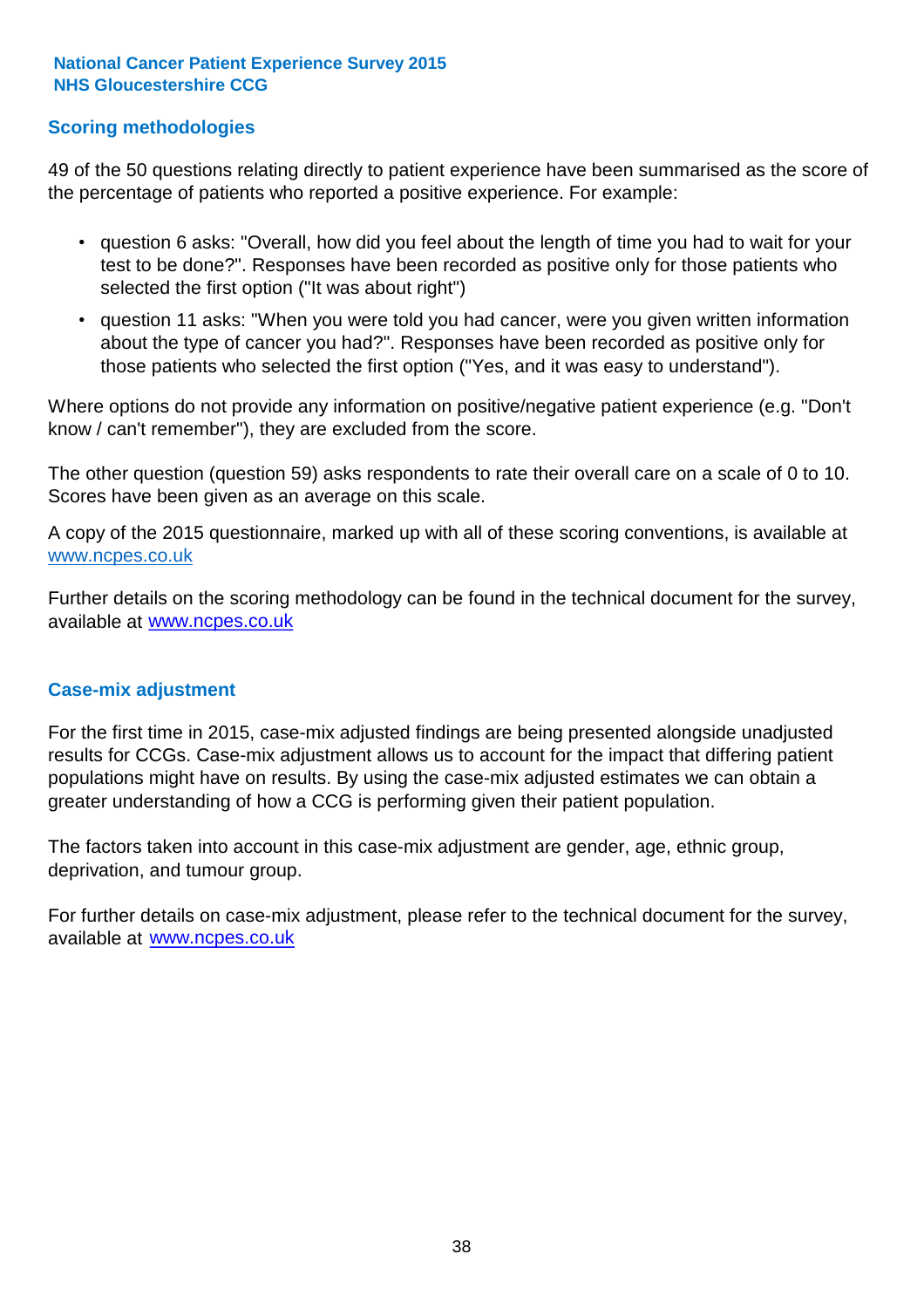#### **Response Rates**

|                 | <b>Sample</b><br><b>Size</b> | <b>Excluded</b> | Adjusted<br><b>Sample</b> | <b>Not</b><br><b>Returned Refused</b> | Blank | Completed | Response<br>Rate |
|-----------------|------------------------------|-----------------|---------------------------|---------------------------------------|-------|-----------|------------------|
| <b>National</b> | 116,991                      | 8.719           | 108,272                   | 33,168                                | 3.918 | 71,186    | 66%              |
| <b>11M</b>      | ,559                         | 123             | 1,436                     | 404                                   | 59    | 973       | 68%              |

#### **Respondents by tumour group**

The tables below show the numbers of patients from each tumour group and the age and gender distribution of these patients.

| <b>Tumour Group</b>  | Number of<br>respondents* |
|----------------------|---------------------------|
| Brain / CNS          | 8                         |
| <b>Breast</b>        | 217                       |
| Gynaecological       | 57                        |
| Colorectal / LGT     | 145                       |
| Lung                 | 53                        |
| <b>Skin</b>          | 13                        |
| Haematological       | 151                       |
| <b>Upper Gastro</b>  | 67                        |
| Other                | 50                        |
| Urological           | 99                        |
| Prostate             | 68                        |
| Sarcoma              | 5                         |
| <b>Head and Neck</b> | 40                        |

*\* These figures may not match the numerator for all questions in the 'Comparisons by tumour group' section of this report, because not all questions were answered by all respondents.*

#### **Respondents by age and gender**

The questionnaire asked respondents to give their year of birth. This information has been amalgamated into 8 age bands. The age and gender distribution for the CCG was as follows:

|             | 16-24 | 25-34 | 35-44 | 45-54 | 55-64 | 65-74 | 75-84 | $85+$ | Total |
|-------------|-------|-------|-------|-------|-------|-------|-------|-------|-------|
| <b>Male</b> |       | ັ     | 4     | 19    | 78    | 175   | 127   | 18    | 426   |
| Female      | ◠     | ັ     | 34    | 89    | 131   | 175   | 94    | 19    | 547   |
| Total       | 4     | 6     | 38    | 108   | 209   | 350   | 221   | 37    | 973   |